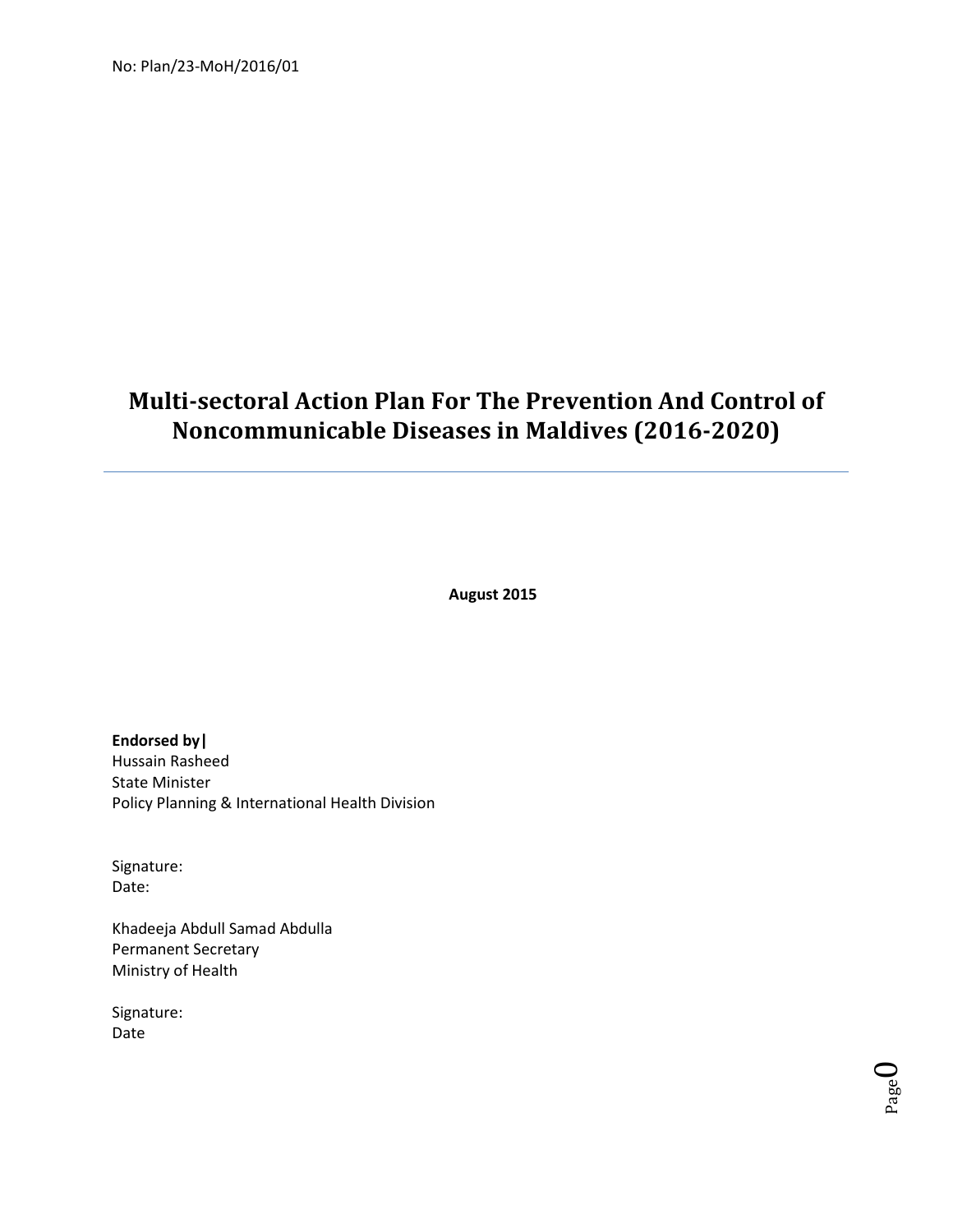| Strategic action area 3: Health systems strengthening for early detection and management of NCDs and their |  |
|------------------------------------------------------------------------------------------------------------|--|
|                                                                                                            |  |
|                                                                                                            |  |
|                                                                                                            |  |
|                                                                                                            |  |
|                                                                                                            |  |
|                                                                                                            |  |
|                                                                                                            |  |
|                                                                                                            |  |
|                                                                                                            |  |
|                                                                                                            |  |
|                                                                                                            |  |
|                                                                                                            |  |
|                                                                                                            |  |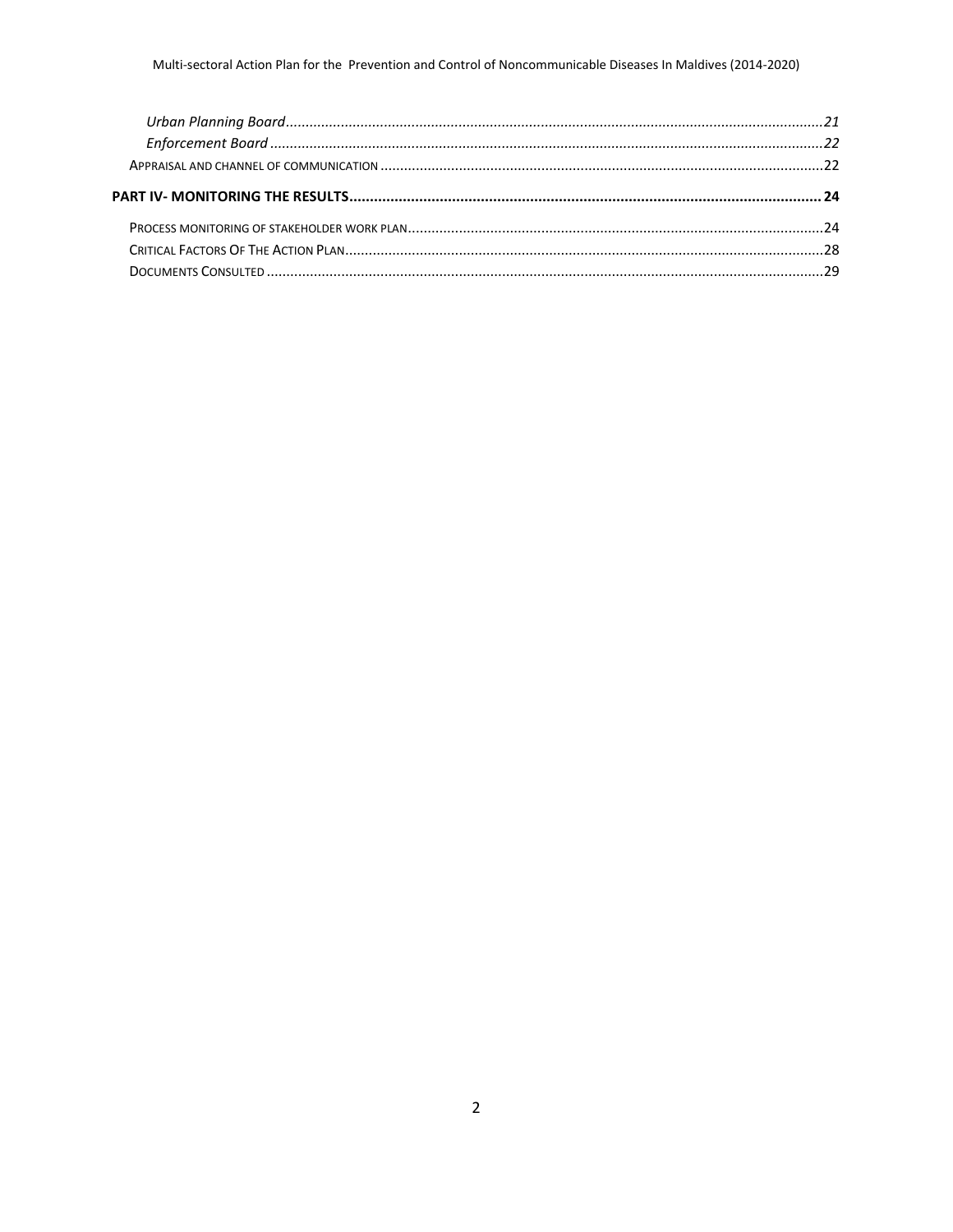# <span id="page-3-0"></span>**Abbreviations**

| <b>ARC</b>  | Advocating Rights for Children          |
|-------------|-----------------------------------------|
| <b>CBOs</b> | <b>Community Based Organizations</b>    |
| <b>CDD</b>  | <b>Communicable Disease Division</b>    |
| <b>DSM</b>  | Diabetes Society of Maldives            |
| <b>FHS</b>  | <b>Faculty of Health Sciences</b>       |
| <b>FCTC</b> | Framework Convention on Tobacco Control |
| <b>GSHS</b> | <b>Global School Health Survey</b>      |
| <b>HIS</b>  | <b>Health Information Systems</b>       |
| <b>HPA</b>  | <b>Health Protection Agency</b>         |
| <b>HRD</b>  | <b>Human Resource Division</b>          |
| <b>HSD</b>  | <b>Health Service Division</b>          |
| <b>IGMH</b> | Indira Gandhi Memorial Hospital         |
| <b>MED</b>  | Ministry of Economic Development        |
| <b>MFDA</b> | Maldives Food and Drug Authority        |
| <b>MOA</b>  | Ministry of Agriculture                 |
| <b>MOE</b>  | Ministry of Education                   |
| <b>MOF</b>  | Ministry of Finance                     |
| <b>MOHG</b> | Ministry of Health and Gender           |
| <b>MOHI</b> | Ministry of Housing and Infrastructure  |
| <b>MRL</b>  | minimum residual limit                  |
| <b>MYS</b>  | Ministry of Youth and Sports            |
| <b>NCDs</b> | Non-Communicable Diseases               |
| <b>NDA</b>  | <b>National Drug Agency</b>             |
| <b>NGOs</b> | Non-Governmental Organizations          |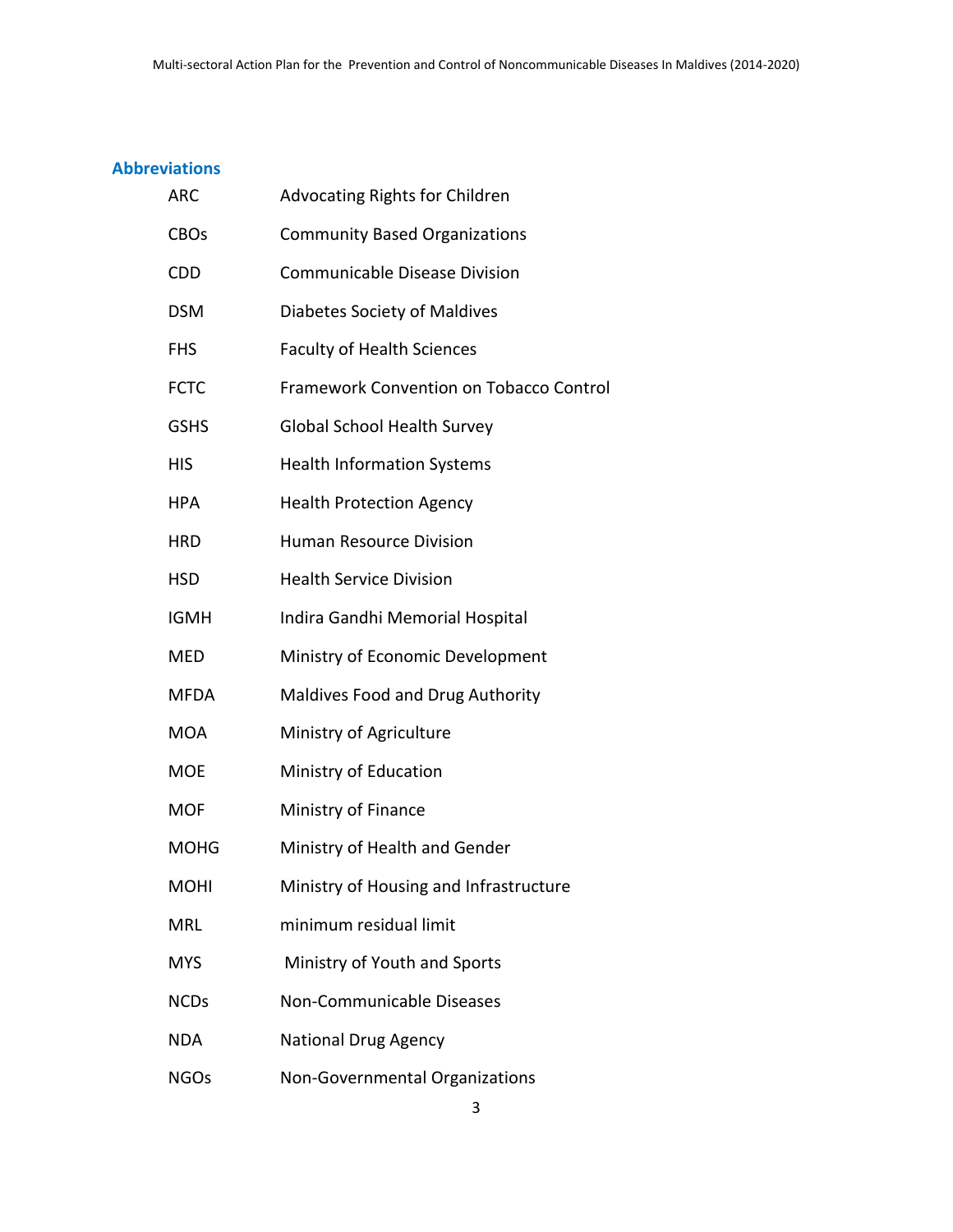| <b>NIE</b>   | National Institute of Education                  |
|--------------|--------------------------------------------------|
| <b>PHS</b>   | <b>Public Health Surveillance</b>                |
| PIH          | Planning and International Health                |
| <b>SAARC</b> | South Asian Association For Regional Cooperation |
| <b>STEPS</b> | WHO STEPwise approach to surveillance            |
| STO          | <b>State Trading Organization</b>                |
| <b>UOM</b>   | University of Maldives                           |
| WHA          | World Health Assembly                            |

# <span id="page-4-0"></span>**Stakeholders participated in developing the Action Plan**

| Advocating Rights for Children               |
|----------------------------------------------|
| Department of Customs                        |
| Dhamana Veshi Urban Health Center, Male'     |
| <b>Diabetic Association of Maldives</b>      |
| Faculty of Health Science Male' City Council |
| Indira Gandhi Memorial Hospital              |
| <b>Local Government Authority</b>            |
| <b>Maldives Police Office</b>                |
| Ministry of Economic Development             |
| Ministry of Education                        |
| Ministry of Health and Gender                |
| Ministry of Housing and Infrastructure       |
| Ministry of Youth and Sports                 |
| <b>National Drug Agency</b>                  |
| Villingili Health Center                     |
|                                              |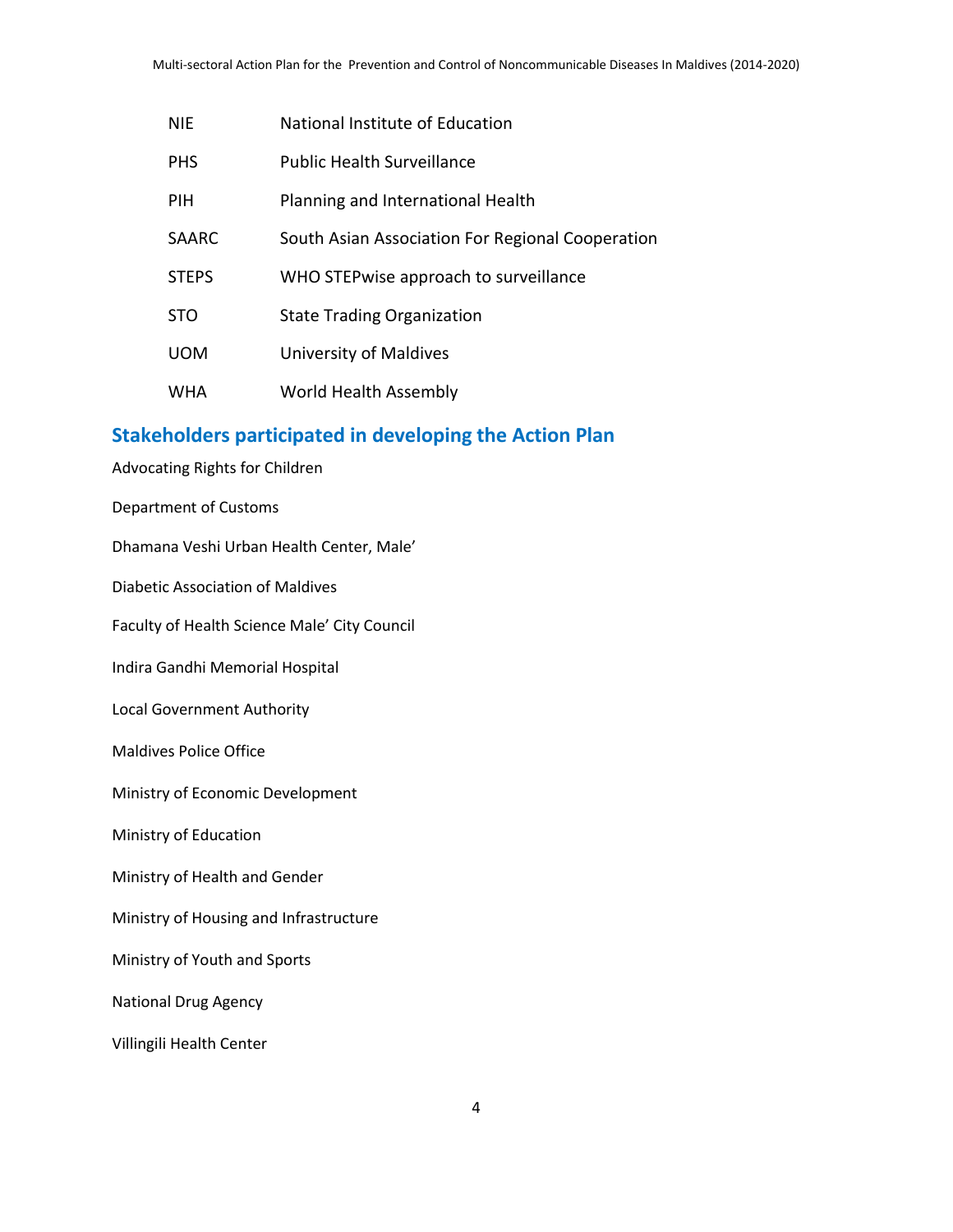# <span id="page-5-0"></span>**Acknowledgement**

Multi-sectoral Action Plan For Prevention and Control of Noncommunicable Diseases in Maldives (2014- 2020) was developed through iterative consultations among the stakeholders representing government and nongovernment organizations. The NCD Unit/Health Protection Agency of the Ministry of Health and Gender coordinated and chaired the stakeholders meetings.

The Southeast Asia Regional Office and the Country Office For Maldives of the World Health Organization provided the financial and technical support to develop the Action Plan. The document was prepared by Dr. Gampo Dorji, a visiting consultant for the World Health Organization.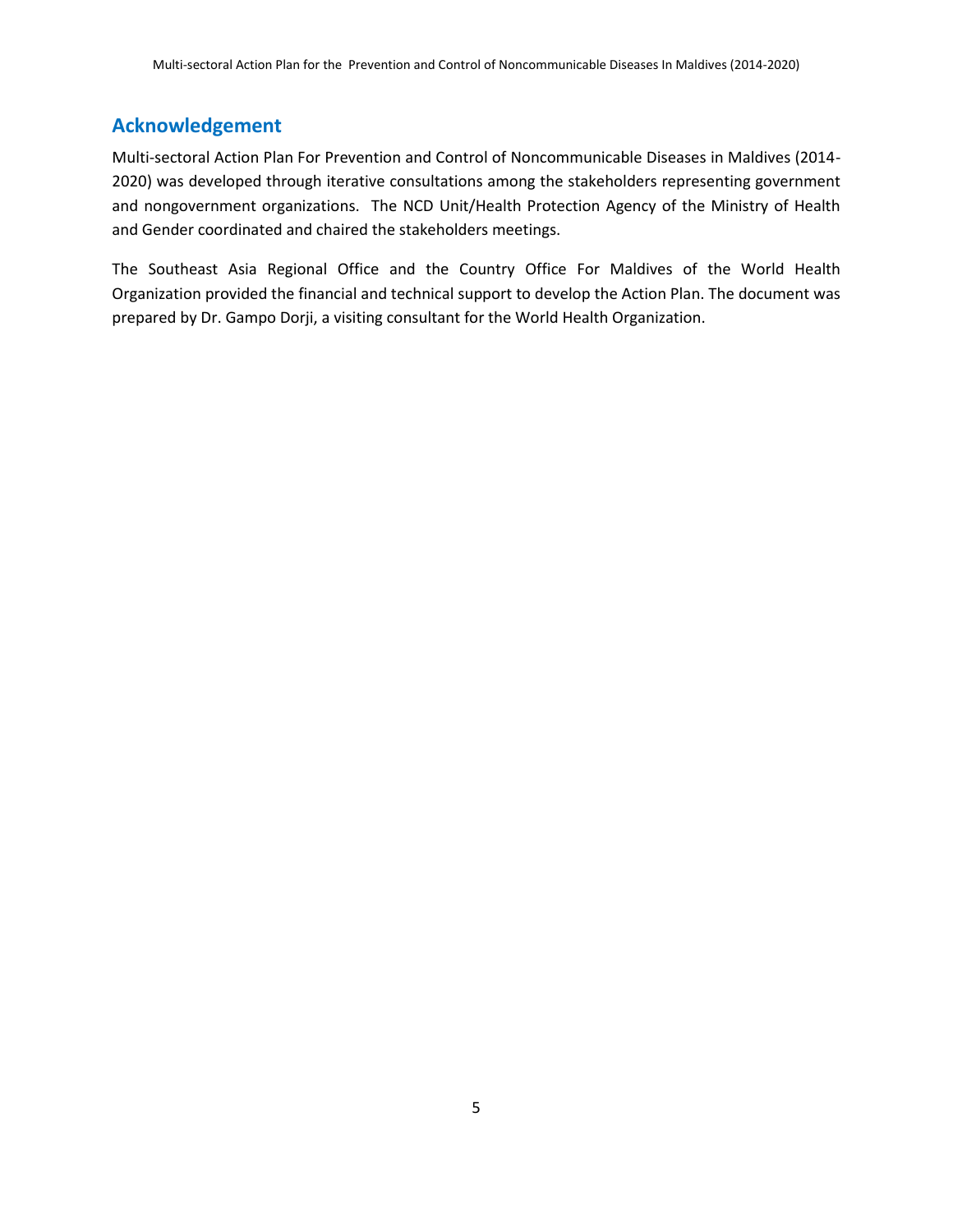Multi-sectoral Action Plan for the Prevention and Control of Noncommunicable Diseases In Maldives (2014-2020)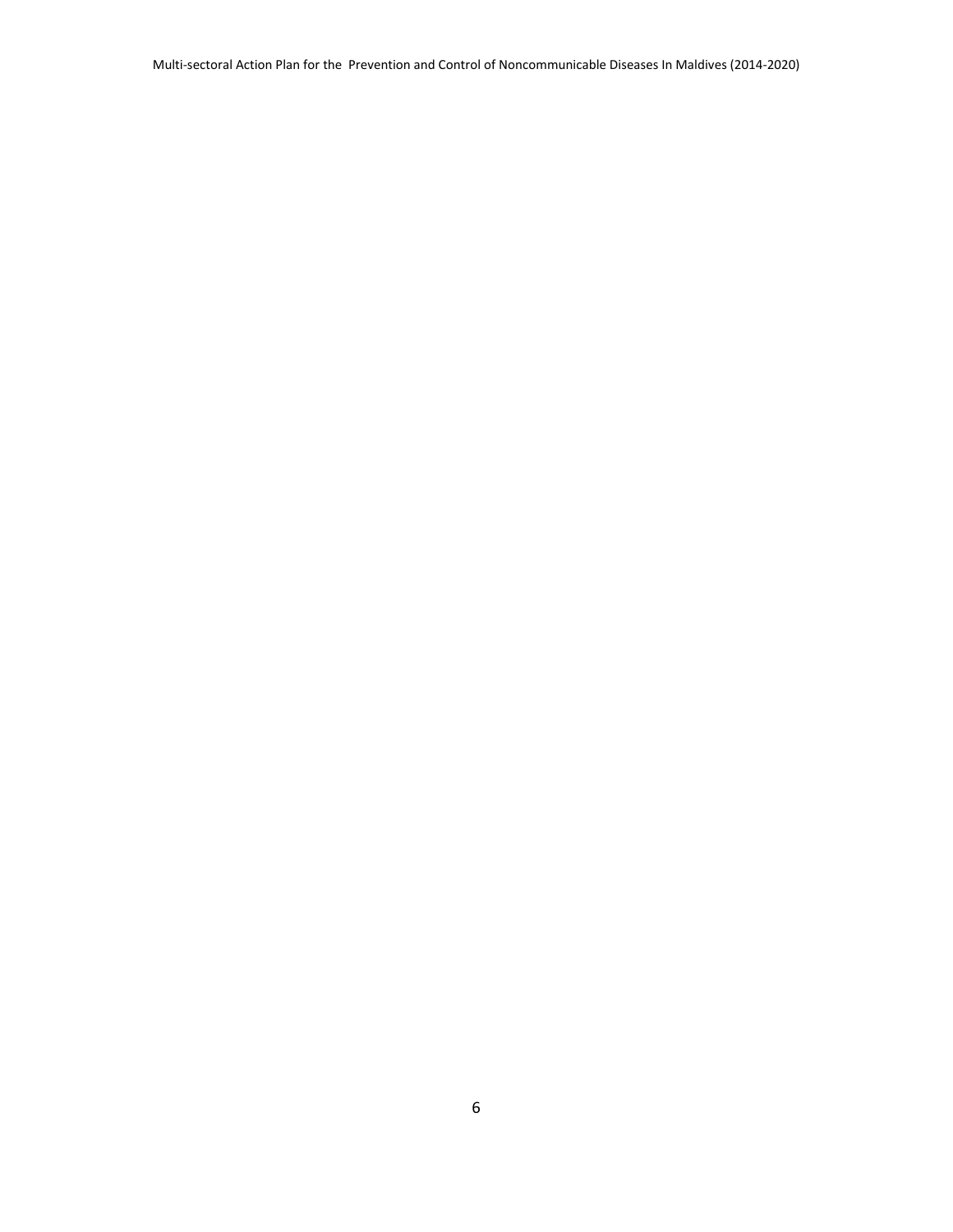## <span id="page-7-0"></span>**PART I- Background Situation**

#### <span id="page-7-1"></span>**Introduction**

The health status of the Maldivians has improved significantly in the last decades. The life expectancy increased from 57 years in 1990 to 75 years in 2009 and the other indicators such as maternal and child survival rates have also shown similar leap.  $1$  Maldives ranks one of the top countries in the SAARC after Sri Lanka in health indicator achievements. As the economy and living standards improve, the country is also experiencing the epidemiological transition with a swift change of disease burden from communicable to non-communicable diseases. Chronic non-communicable diseases are emerging as the as the main cause of morbidity and mortality in the country with the fast changing lifestyle and development. NCDs (including injuries) account for 78 % of the total disease burden.<sup>2</sup>

NCDs are expected to be a key challenge for the population health as the country is increasingly being exposed to globalization and NCD risk factors: tobacco use, importation of unhealthy food (diet rich in saturated fats or high salt consumption) and inadequate consumption of vegetables and fruits and urban sedentary lifestyles. NCDs have far reaching negative externalities not only through health of the affected individual, but losses incurred to family members, society and country due to productivity loss and prolonged care and treatment needed for a member with NCDs.

#### <span id="page-7-2"></span>**Burden of NCDs**

NCD have been taken over the communicable disease for quite some time in the Maldives. The age standardized mortality rates for non-communicable disease (excluding injuries) was ten times higher as compared to communicable diseases in 2008 (598 per 100 000 population versus 59 per 100 000 population).<sup>1</sup>The leading causes of death for the Maldives, in 2012 were cardiovascular diseases (CVDs), ischemic diseases, hypertensive diseases as the top diseases followed by chronic respiratory diseases and diabetes.<sup>2</sup>

CVDs jumped from the tenth cause of death, in 1990 to the first position in 2010 contributing to 6.2% of the Years of life lost (YLLs). Similarly the ranking of Diabetes and COPD burden also moved up.<sup>3</sup> In terms of the absolute figures, circulatory deaths in 2008 was 395, and

 $\overline{\phantom{a}}$ 

<sup>1</sup> World Health Statistics 2012

<sup>&</sup>lt;sup>2</sup> Maldives Health Profile 2014, MOHG, March 2014

 $3$  Global burden of disease country report -Maldives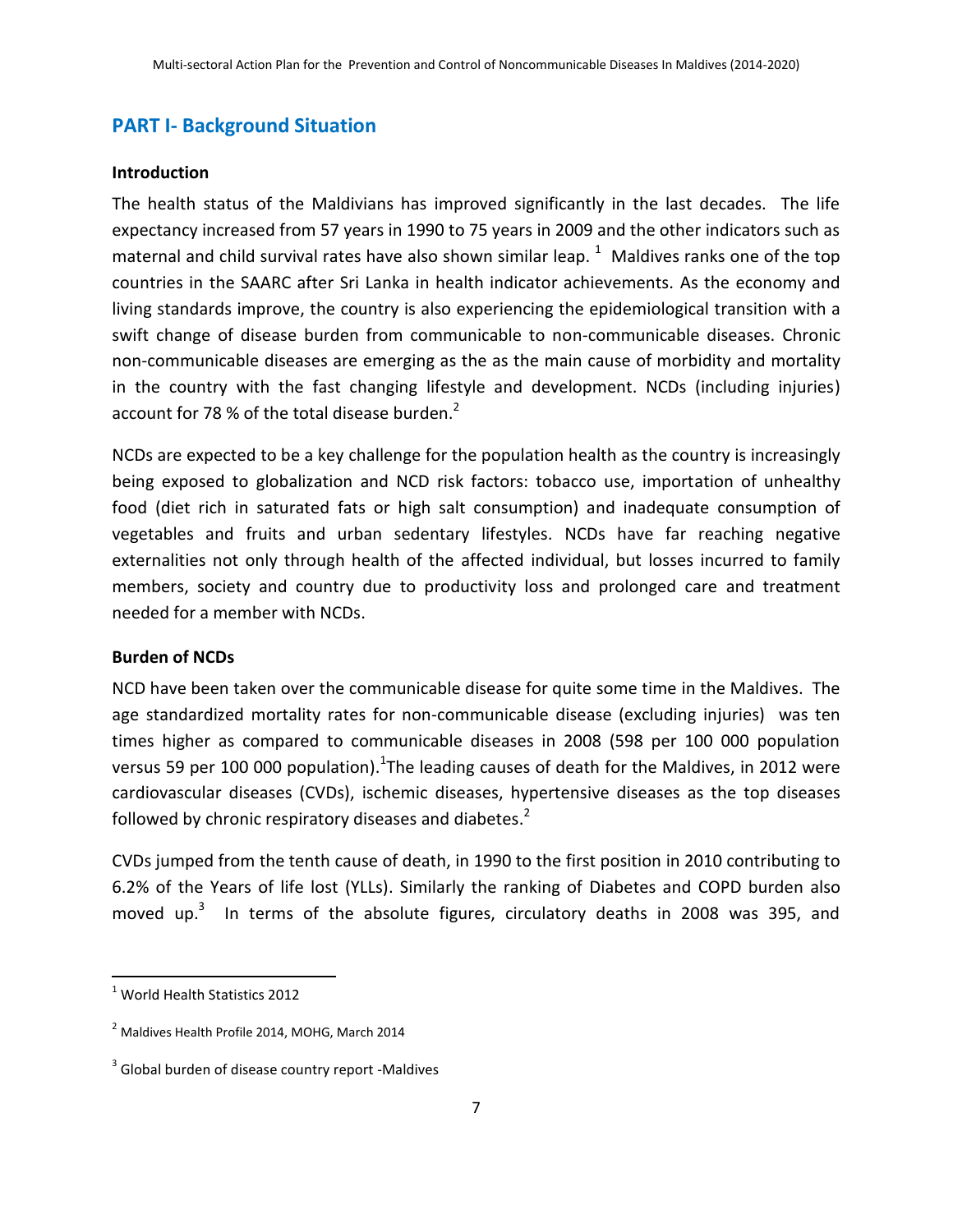respiratory deaths was 158 of the 1070 deaths,  $4\,$  NCDs clearly exceeding 50% of the annual mortality for that year.

#### <span id="page-8-0"></span>**Risk Factors**

Dietary habits, high blood pressure, high body mass index and smoking were in the top five attributable risk factors for the burden of disease in the country.<sup>3</sup> Population/city based surveys show that the prevalence of NCD risk factors has not shown any decrease in the population in the past decade.

<span id="page-8-1"></span>**Tobacco use:** Tobacco use is highly prevalent in the Maldivian society. The STEPS surveys in 2004 and 2011 shows that there is little change in smoking prevalence. Although there is a slight decrease in prevalence of smoking (22.0% in 2004 versus 18.3% in 2011), the initiation of smoking tended to have shifted to a younger age (21.6 in 2004 versus 19 years in 2011). Not only is the overall prevalence of current smokers quite high (19%) of which mostly men contributed to smoking (34.7%), the dose of smoking was hazardous with a mean daily cigarette sticks of 14.3. (STEPS survey 2011). Another major concern is the alarming exposure to second hand smoke; 21.3% reported being daily exposed at home and 17.1% at work place. Close attention must be paid to the growing culture of tobacco use among youths; according to the GSHS 2009, among young people aged 13- 15 years, 72% reported trying cigarettes before 14 years of age, and about 9% of children aged 13-15 years smoked on one or more occasions in the past 30 days.

<span id="page-8-2"></span>**Alcohol use:** Overall prevalence of current drinkers is less than 1 % as per the STEPS 2011. Although this is encouraging, statistics suggest that a small portion of young children are taking up alcohol as well according to the GSHS 2009. Nearly 4% of children reported consuming alcohol and majority who consume in an amount to get drunk.

<span id="page-8-3"></span>**Fruits and vegetable consumption:** Fruit and vegetable consumption is also falling far behind the recommended intake. In Male City, 92.6% of men and 94.6% of women consumed only one serving of fruits and /or vegetables per day  $5$  much lesser than WHO recommended serving of five portions of fruits and vegetables in a day. In a typical week, fruits were consumed on 3.3 days and vegetables on 3.8 days.

 $\overline{\phantom{a}}$ 

<sup>&</sup>lt;sup>4</sup> Vital Registration System, Ministry of Health & Family 2009

<sup>&</sup>lt;sup>5</sup> WHO STEPS survey on risk factors for noncommunicable diseases Maldives, 2011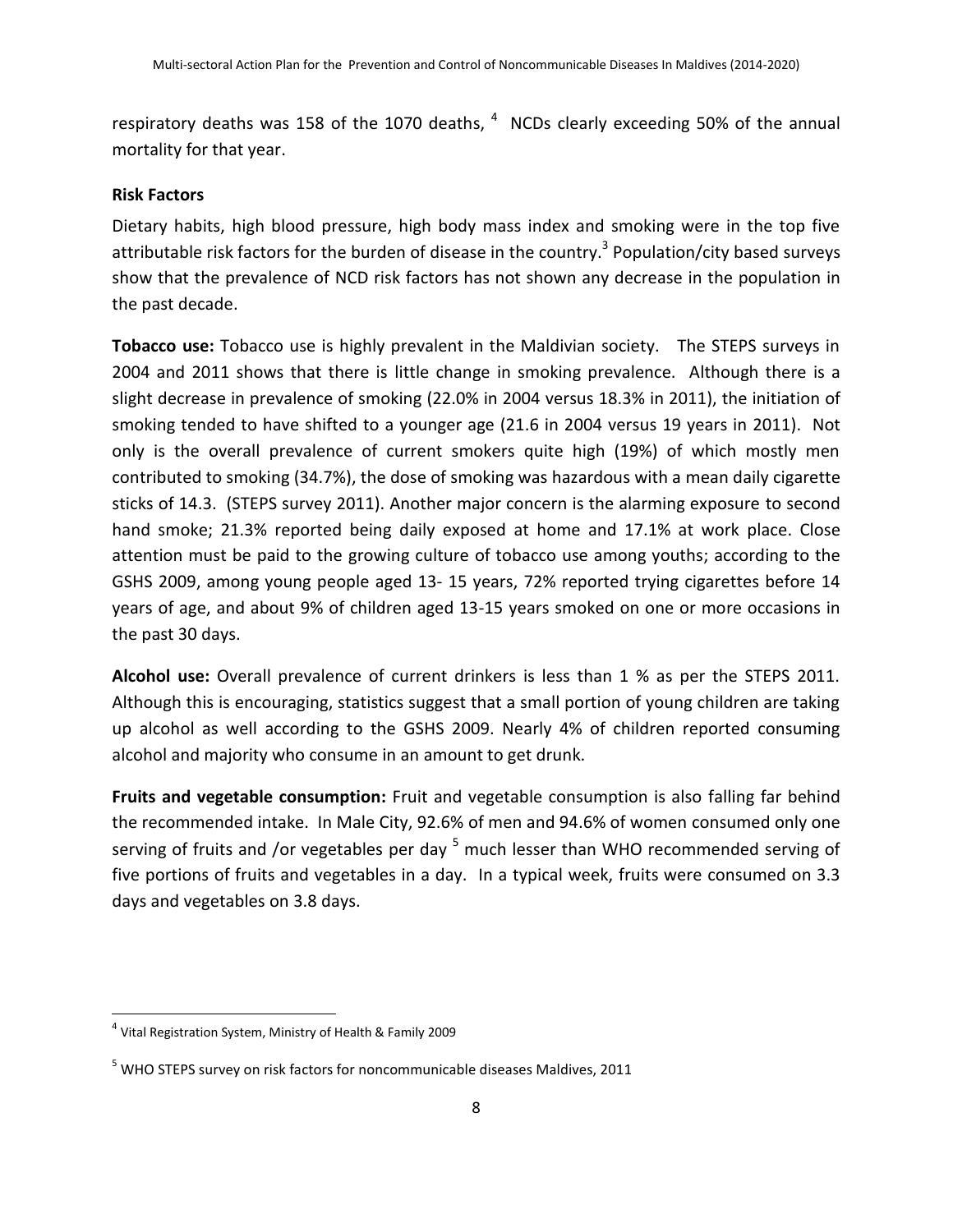<span id="page-9-0"></span>**Unhealthy diet:** Maldivians also appear to consume diet rich in saturated fats. There is no data of mean salt intake for Maldivian population. The expert opinions speculate that salt consumption would much higher than the recommended level of  $\leq$  5 g/day. <sup>6</sup>

<span id="page-9-1"></span>**Physical inactivity:** Sedentary lifestyle may be high. According to the STEPS survey 2011, 45.9% (39.1% man and 52.4% women) were not achieving the recommended level of physical activity in Male' City. In fact the level of physical inactivity in 2011 almost remained the same as compared to 2004. According to the GSHS 2009, about 70% of children did not achieve required level of physical activities.

<span id="page-9-2"></span>**Metabolic risk factors:** About 26% of Male' residents were obese in 2011. Females were more obese as compared to males (27.8% versus 23.5%) and the same was true for severe obesity (14.5% in females versus 8.6% for males). According to the STEPS (2011), 7 % were currently hypertensive or taking medication for raised blood pressure.

### <span id="page-9-3"></span>**Progress , Challenges and Opportunities For Control of NCDs**

 $\overline{\phantom{a}}$ 

Health Master Plan (2006-2015) recognizes health promotion and NCD prevention as a key approach to improve population health. The two year national strategic plan (2008-2010) for NCD was yet another clear step taken to address NCDs. Even though the Strategic Plan could not be implemented at a full scale, important milestones were achieved. The key ones were instituting NCD surveillance through NCD STEPS survey, creation of NCD Unit at the HPA, enactment of tobacco laws, piloting PEN intervention and sensitizing political bodies on NCDs in the country.

The health system is well distributed and staffing levels of doctors, nurses and other health workers have improved in the past few years particularly through the hire of expatriates from outside. The health centers and hospitals are equipped to provide basic level of care for all health services including NCDs. The role of the growing private health services is increasing and further engagement in participation and implementation of NCDs will increase the coverage and options of NCD services as well. Special attention must be paid in maintaining equity in access to NCD services due to geographical spread of islands.

Sizeable numbers of NGOs are directly or indirectly engaged in prevention and control of NCDs and other health issues. NCDs need to be managed within the existing framework of the Maldives legal and governance structure creating an inclusive process for all sectors participation and contribution. While managing the basic health care services, the capacity of tertiary care facilities cannot be ignored. Currently, IGMH, regional hospitals and ADK hospital

<sup>&</sup>lt;sup>6</sup> Interview with Dr. Ali Nazeem, MD (Internal Medicine), Indira Gandhi Memorial Hospital, Male', April 17, 2014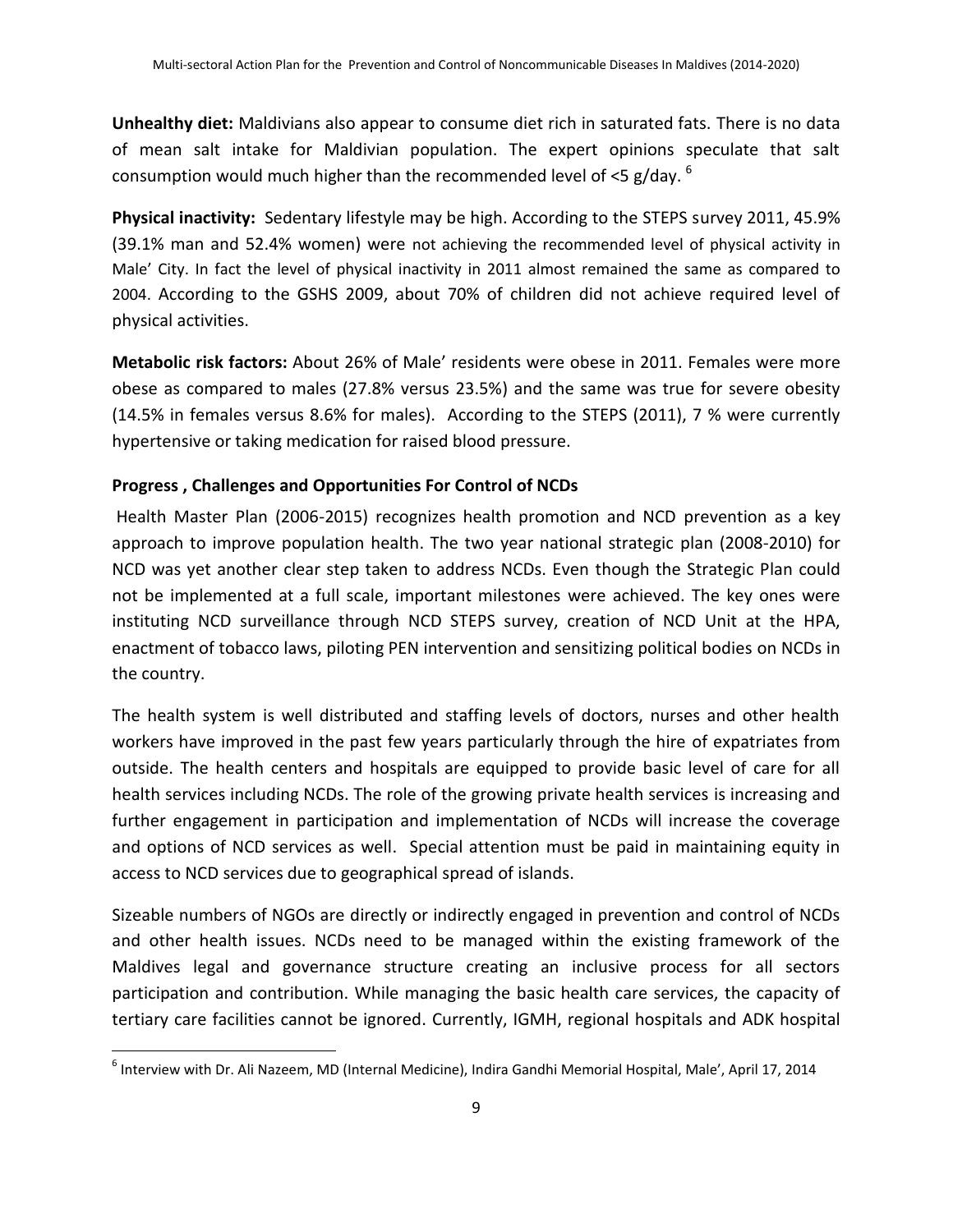provide the tertiary services; capacity improvement is required for advanced NCD management either through building the capacity of the institutions and/or developing better referral linkages within or outside the country.

The state sponsored social health insurance-Asanda, provides universal coverage which is an immense safety net for the Maldivians. However, the insurance scheme needs to be responsive to address the gaps that may arise with the surging population needing NCD medical care and to minimize out of pocket payments and catastrophic health expenditure.

Urbanization and demand of physical space will also be a challenge for physical activity promotion. Ever increasing traffic volume and associated pedestrian accidents are a problem in Male'.<sup>7</sup> This provides an invaluable opportunity to rethink the urban structural development, vehicle import policies and restructuring major cities like Male' to enable long range planning.

Sole dependence on the imported food products, the country needs strong domestic policies. Capacity strengthening is required at the MFDA to ensure proper regulation of the quality of imported food products and other goods. The globalization effects of trade are palpable with high use of tobacco, fast acculturation of beverage promotion and changing food habits in the country. With the implementation of a risk factor based model of NCDs prevention and control, influences and conflict of interest of tobacco, food and beverage industries can be transparently managed.

Existing school based healthy lifestyle programs, momentum in tobacco laws, growing interest of NGOs for NCD prevention and control and recognition by non-health government sectors on NCDs as a cross sectorial issue holds a great opportunity for a true multisectoral response for NCDs in the Maldives.

 $\overline{\phantom{a}}$ 

<sup>&</sup>lt;sup>7</sup> Injury prevention program, HPA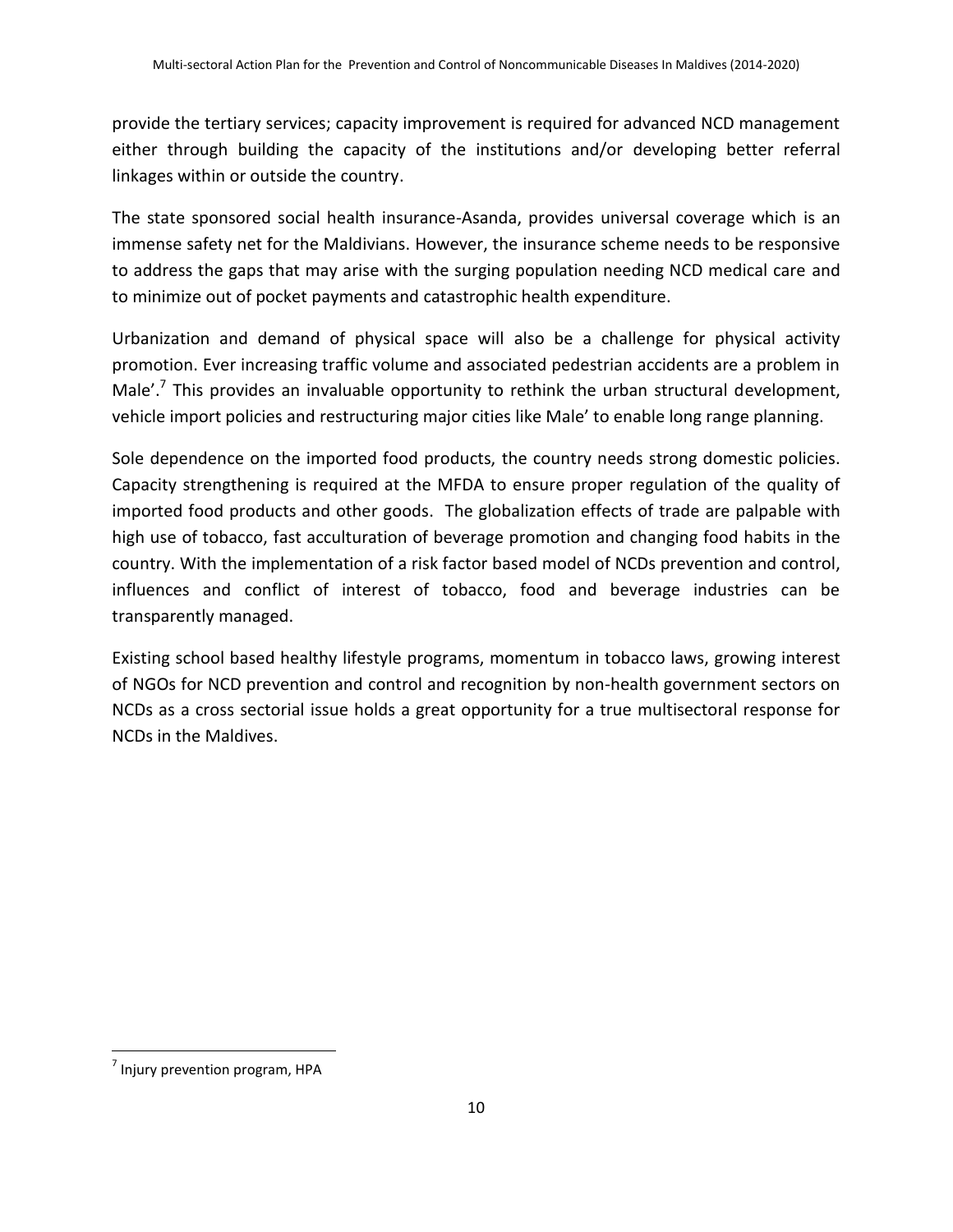# <span id="page-11-0"></span>**PART II- Approaches And Strategic Actions**

#### <span id="page-11-1"></span>**Process of Development of the Multisectoral NCD Action Plan**

The Action Plan was developed through a multi-step process of consensus building of the stakeholders. A technical consultant of the World Health Organization was appointed to initiate the discussion and gather views and suggestions from the stakeholders from April 13-May 6, 2014. The consultant did the desk review of the NCD response and met with stakeholders individually and in group. Stakeholders were organized in thematic clusters and a two day meeting was conducted on April 21-22, 2014. The recommendations of the stakeholders were compiled and the document was circulated for feedback. A final stakeholder consultation was held on April 30, 2014.

#### <span id="page-11-2"></span>**Context**

The Republic of Maldives recognizes the increasing prevalence of NCD risk factors and the growing burden of NCDs in the population as a developmental issue. In order to tackle the growing urgency of the NCD burden in a swift and decisive manner, the Multi-sectoral NCD Action Plan (2014-2020) will be a national blue print and will provide a clear pathway in the nation's pursuit to join the global fraternity to achieve the voluntary NCD targets for 2025. The Action Plan builds on the past initiatives implemented under the Maldives National Strategic Plan for Prevention and Control of NCDs 2008-2010. The Action Plan is also motivated by nation's commitments made at the international and regional forums most importantly among others being:

- The Political Declaration of the High-level Meeting of the United Nations General Assembly on the Prevention and Control of NCDs ( September 2011)
- Global Action Plan for the Prevention and Control of NCDs ( 2013-2020) endorsed through resolution WHA66.10 ( May 2013)
- Resolutions of the Twenty-ninth Meeting of the Health Ministers in SEARO, 2011.

### <span id="page-11-3"></span>**Scope and Linkages**

The Multi-sectoral NCD Action Plan will cover four key modifiable risk factors (tobacco use , consumption of diet with high saturated fatty acids, hydrogenated vegetable oils, high salt, physical inactivity and alcohol use and four key NCDs (cardiovascular diseases, diabetes, chronic obstructive pulmonary diseases and cancer). The Action Plan will ensure a holistic approach embracing policy, legal and structural components necessary to address complex social determinants of NCDs and their risk factors. Most importantly, the Action Plan will have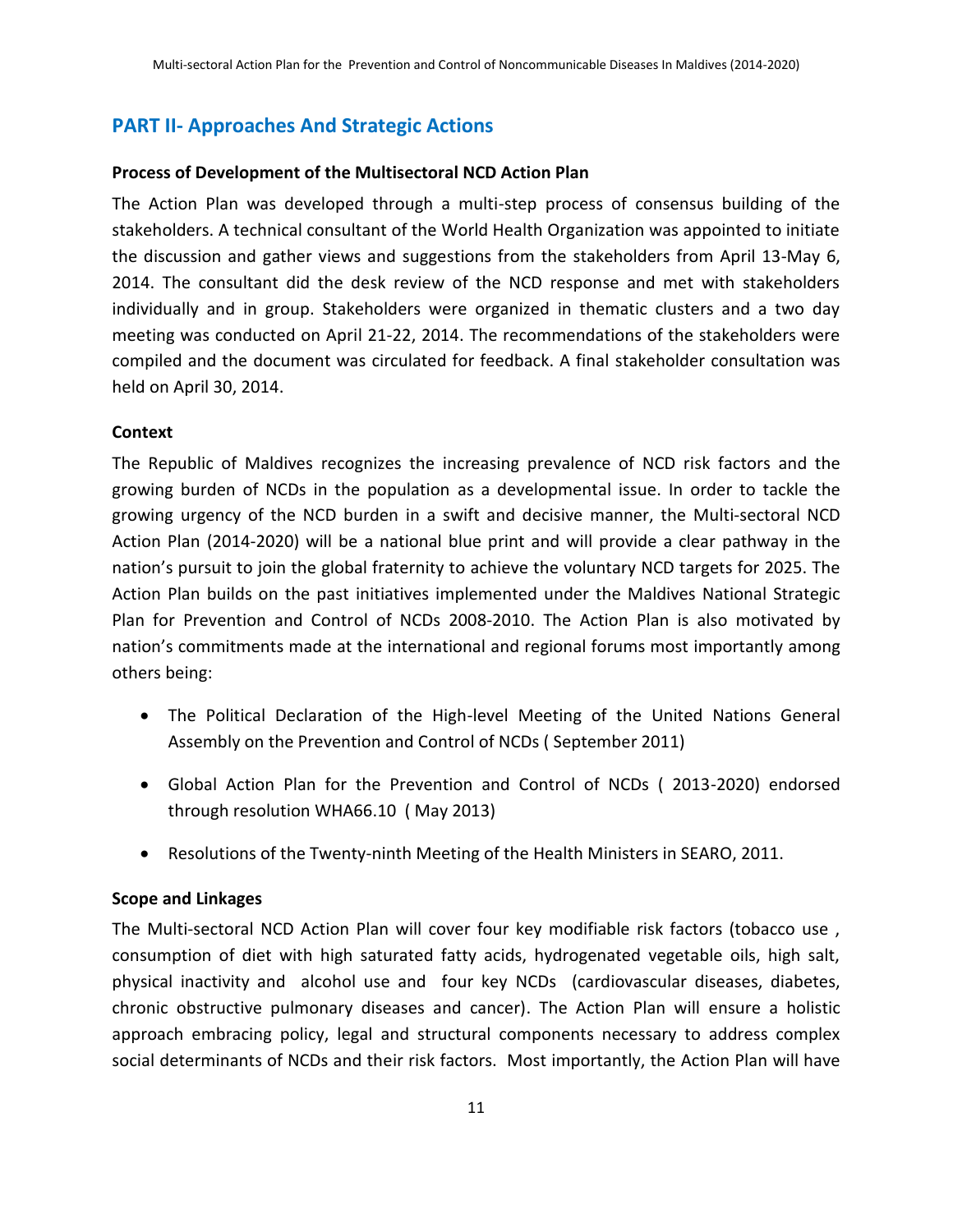heavy reliance on the partnership of non-health stakeholders and their efforts to integrate NCD prevention strategies within their plans. Within the Health Sector, the Action Plan will build synergies with the existing programs such as tobacco control, maternal and child health, injury prevention and road safety, environmental health, nutrition, mental health and prevention of substance abuse to name a few.

#### <span id="page-12-0"></span>**Determinants and Risk Factors of NCDs**

The action plan will be guided by the pyramidal framework shown below to prioritize NCD interventions. The framework portrays the influence of social determinants, effect of globalization and urbanization on the metabolic risk factors and subsequent development of the clinical NCD conditions. The increasing burden of NCDs is attributed to social determinants of health, in especially population ageing, rapid and unplanned urbanization, effects of globalization (such as trade and irresponsible marketing of unhealthy products), low literacy and poverty. The policies addressing social and economic determinants at the macro level have impacts on NCDs. The health sector related interventions generally targeted at the upper level of the pyramid are costlier while an intervention at the lower portion of the pyramid caters to larger population and are cost effective and multisectoral in nature. The framework demonstrates the need of a comprehensive approach addressing the various levels of determinants for implementing NCD prevention and control.



Figure 1: Determinants of NCDs. Adapted from SEA Regional NCD Action Plan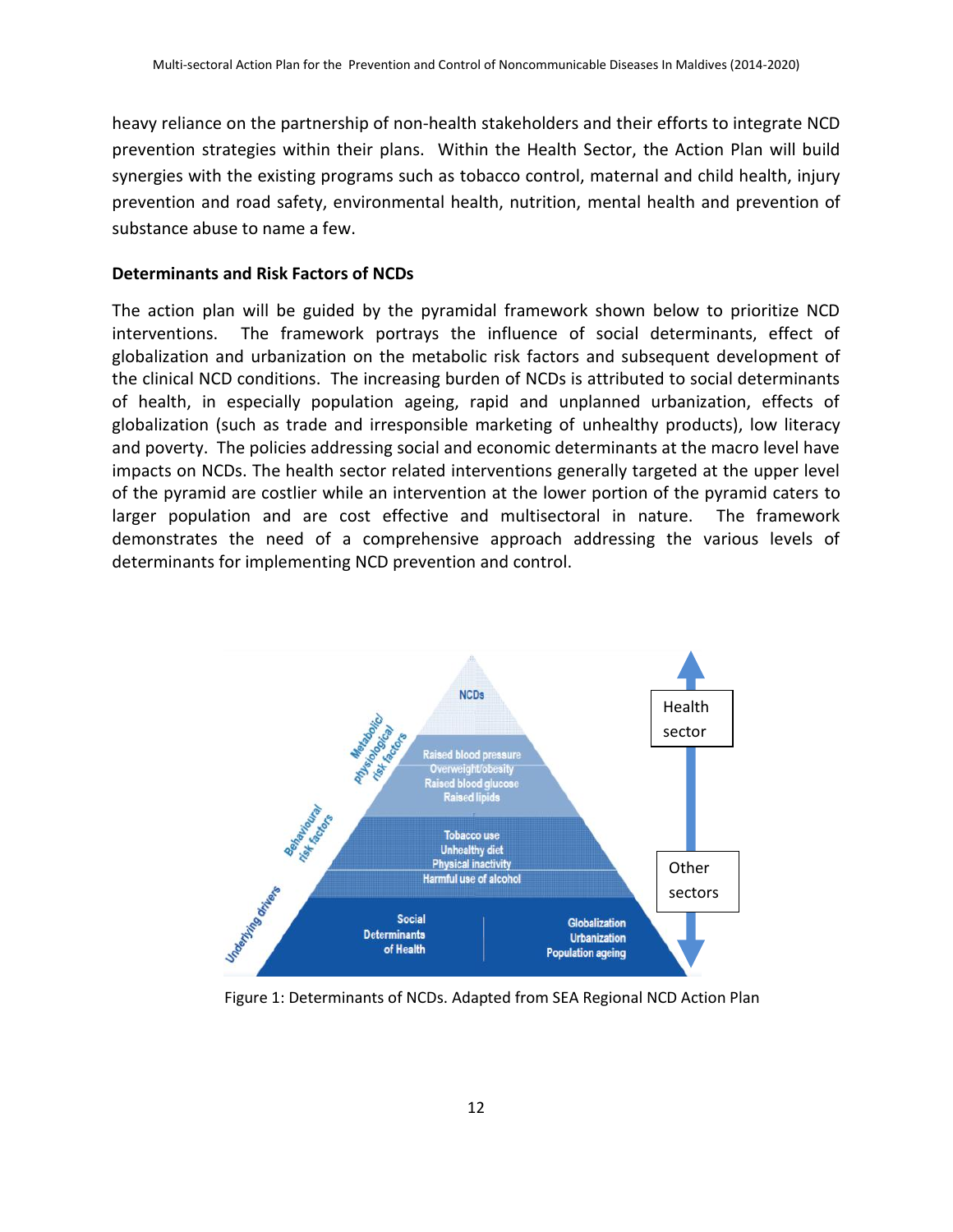#### <span id="page-13-0"></span>**Vision**

For all people of the Republic of Maldives to enjoy the highest attainable status of health, wellbeing and quality of life at every age, free of preventable NCDs, avoidable disability and premature death.

#### <span id="page-13-1"></span>**Goal**

To reduce preventable morbidity, avoidable disability and premature mortality due to NCDs in the Republic of Maldives.

#### <span id="page-13-2"></span>**Specific Objectives**

- 1. To raise the priority accorded to the prevention and control of noncommunicable diseases in the national agendas and policies according to international agreed development goals through strengthened international cooperation and advocacy
- 2. To strengthen national capacity, leadership, governance, multisectoral action and partnership to accelerate country response for the prevention and control of noncommunicable diseases
- 3. To reduce modifiable risk factors for noncommunicable diseases and underlying social determinants through creation of health-promoting environments
- 4. To strengthen and orient health systems to address the prevention and control of noncommunicable diseases and underlying social determinants through strengthening primary health care approach.
- 5. To promote and support national capacity for high quality surveillance and operational research development for the prevention and control of noncommunicable diseases

### <span id="page-13-3"></span>**Targets For 2025**

The country goals for 2025 will align with the regional targets with only a slight variation in goal viii. This goal will target to reduce indoor tobacco smoke exposure rather than reducing indoor air pollution due to use of fossil fuels.

- (i) A 25% relative reduction in overall mortality from cardiovascular diseases, cancers, diabetes, or chronic respiratory diseases
- (ii) A 10% relative reduction in the harmful use of alcohol
- (iii) A 30% relative reduction in prevalence of current tobacco use in persons aged over 15 years
- (iv) A 10% relative reduction in prevalence of insufficient physical activity
- (v) A 30% relative reduction in mean population intake of salt/sodium
- (vi) A 25% relative reduction in prevalence of raised blood pressure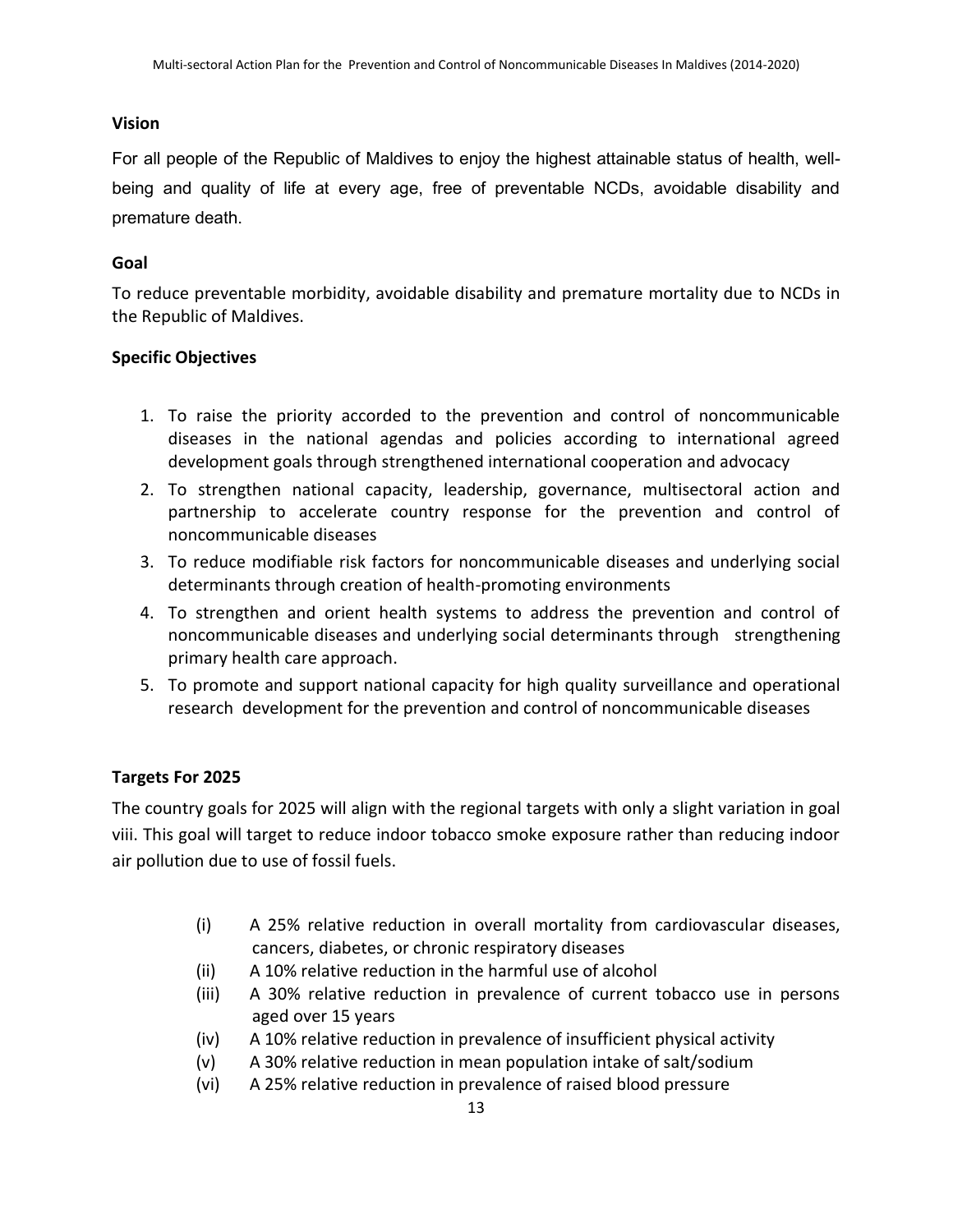- (vii) Halt the rise in obesity and diabetes
- (viii) A 50% relative reduction in prevalence of exposure to second hand smoke in homes, work places and public places in closed settings ( restaurants, hotels, bars)
- (ix) A 50% of eligible people receive drug therapy and counseling (including glycaemic control) to prevent heart attacks and stroke
- (x) An 80% availability of affordable basic technologies and essential medicines, including generics, required to treat major NCDs in both public and private facilities

### <span id="page-14-0"></span>**Guiding Principles**

The NCD national action plan relies on the following overarching principles and approaches.

**Focus on equity:** Policies and programs should aim to reduce inequalities in NCD burden due to social determinants such as education, gender, socioeconomic status and migrant status.

**Multi-sectoral actions and multi-stakeholder involvement:** To address NCDs and their underlying social determinants and risk factors, functioning alliances are needed within the health sector and with other sectors (such as agriculture, education, finance, information, sports, urban planning, trade, transport) involving multiple stakeholders including government, civil society, academia, the private sector and international organizations.

**Life-course approach**: A life-course approach is key to prevention and control of NCDs, starting with maternal health, including preconception, antenatal and postnatal care, and maternal nutrition; and continuing through proper infant feeding practices, including promotion of breastfeeding and health promotion for children, adolescents and youth; followed by promotion of a healthy working life, healthy ageing and care for people with NCDs in later life.

**Balance between population-based and individual approaches**. A comprehensive prevention and control strategy needs to balance an approach aimed at reducing risk factor levels in the population as a whole with one directed at high-risk individuals.

**Empowerment of people and communities:** People and communities should be empowered to promote their own health and be active partners in managing disease.

**Health systems strengthening:** Revitalization and reorientation of health care services are required for health promotion, disease prevention, early detection and integrated care, particularly at the primary care level.

**Universal health coverage**: All people, particularly the poor and vulnerable, should have access, without discrimination, to nationally determined sets of the needed promotive, preventive, curative, rehabilitative and palliative basic health services, as well as essential, safe, affordable,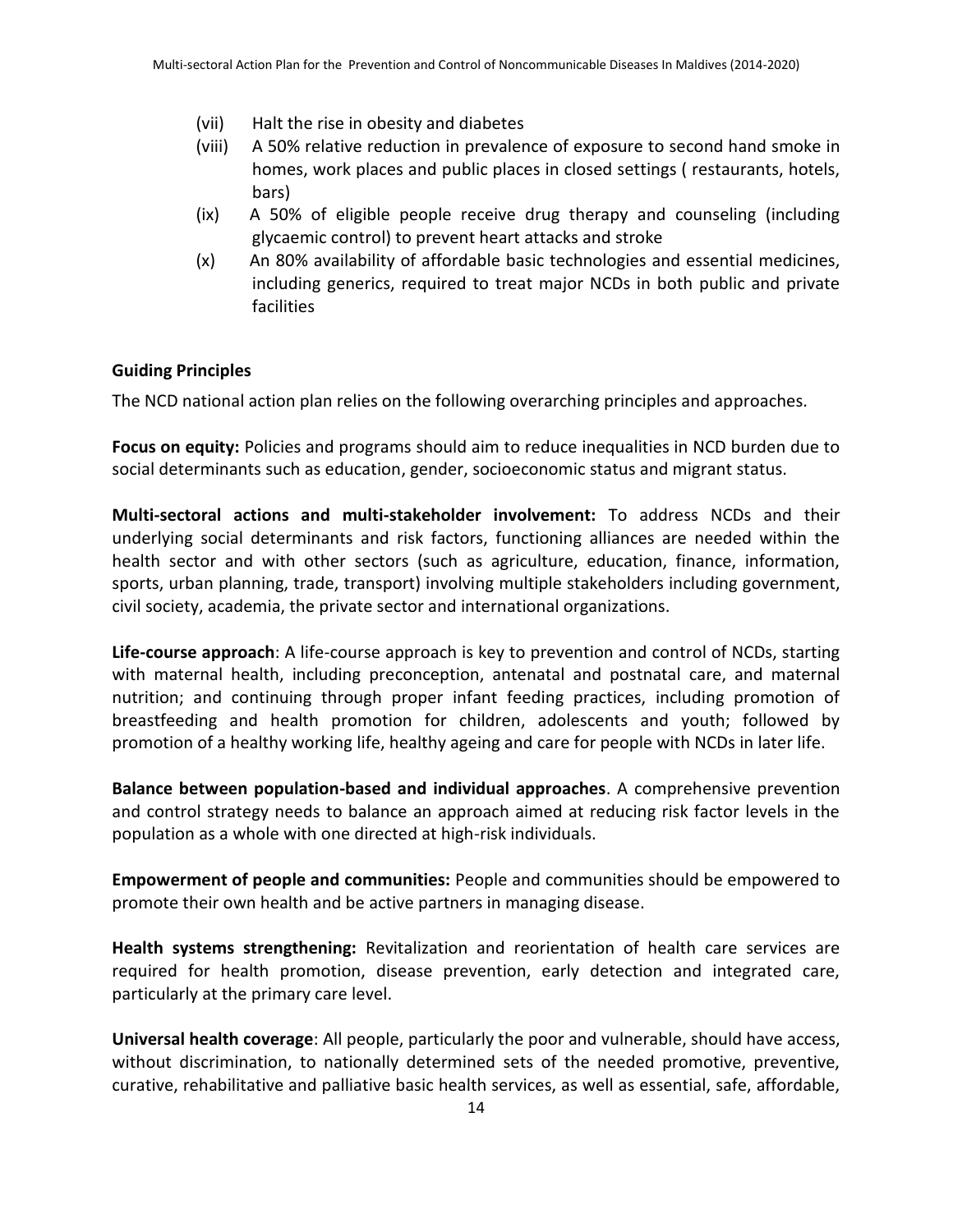effective and quality medicines and diagnostics without exposing the users to financial hardship.

**Evidence-based strategies:** Policies and programs should be developed based on scientific evidence and/or best practice, cost-effectiveness, affordability, and public health principles.

**Management of real, perceived or potential conflicts of interest**: Public health policies for the prevention and control of NCDs should be protected from undue influence by any form of vested interest. Real, perceived or potential conflicts of interest must be acknowledged and managed.

### <span id="page-15-0"></span>**Strategic Priority Action Areas**

The priority activities for the Republic of Maldives are structured around four strategic action areas. Implementation of these strategic actions will lead to a reduction in overall mortality from the four main NCDs. All actions will be implemented in close collaboration with other health programs such as infectious diseases control, maternal and child health, immunization, school health and occupational health services and the programs of other stakeholders.

<span id="page-15-1"></span>**Strategic action area 1: Advocacy, partnerships and leadership.** Actions under this area aim to increase advocacy, promote multisectoral partnerships and strengthen capacity for effective leadership to accelerate and scale-up the national response to the NCD epidemic under the national government.

Key milestones:

- Establish a High Level NCD Taskforce and a NCD Unit.
- Advocate parliamentarians, City Council members, Local Councils
- Institute School Health Promotion Board at the MOE, Workplace Health Promotion Board at the HPA, Urban Planning Board at the MOHI and Enforcement Board at the Maldives Police
- Advocate greater resource allocation to fund NCD activities within the sectoral plans
- Explore funding partners for NCD prevention and control

<span id="page-15-2"></span>**Strategic action area 2: Health promotion and risk reduction.** Actions under this area aim to promote the development of population-wide interventions to reduce exposure to key risk factors. Effective implementation of these actions will lead to reduction in tobacco use; increased intake of fruits and vegetables; reduced consumption of saturated fat, salt and sugar; reduction in harmful use of alcohol; increase in physical activity; and reduction in second hand exposure to tobacco smoke.

### Key milestones:

- Gazette tobacco law
- Promote tobacco smoke free homes to eliminate exposure of children to second hand smoke in homes and reduce exposure to second hand smoke in other settings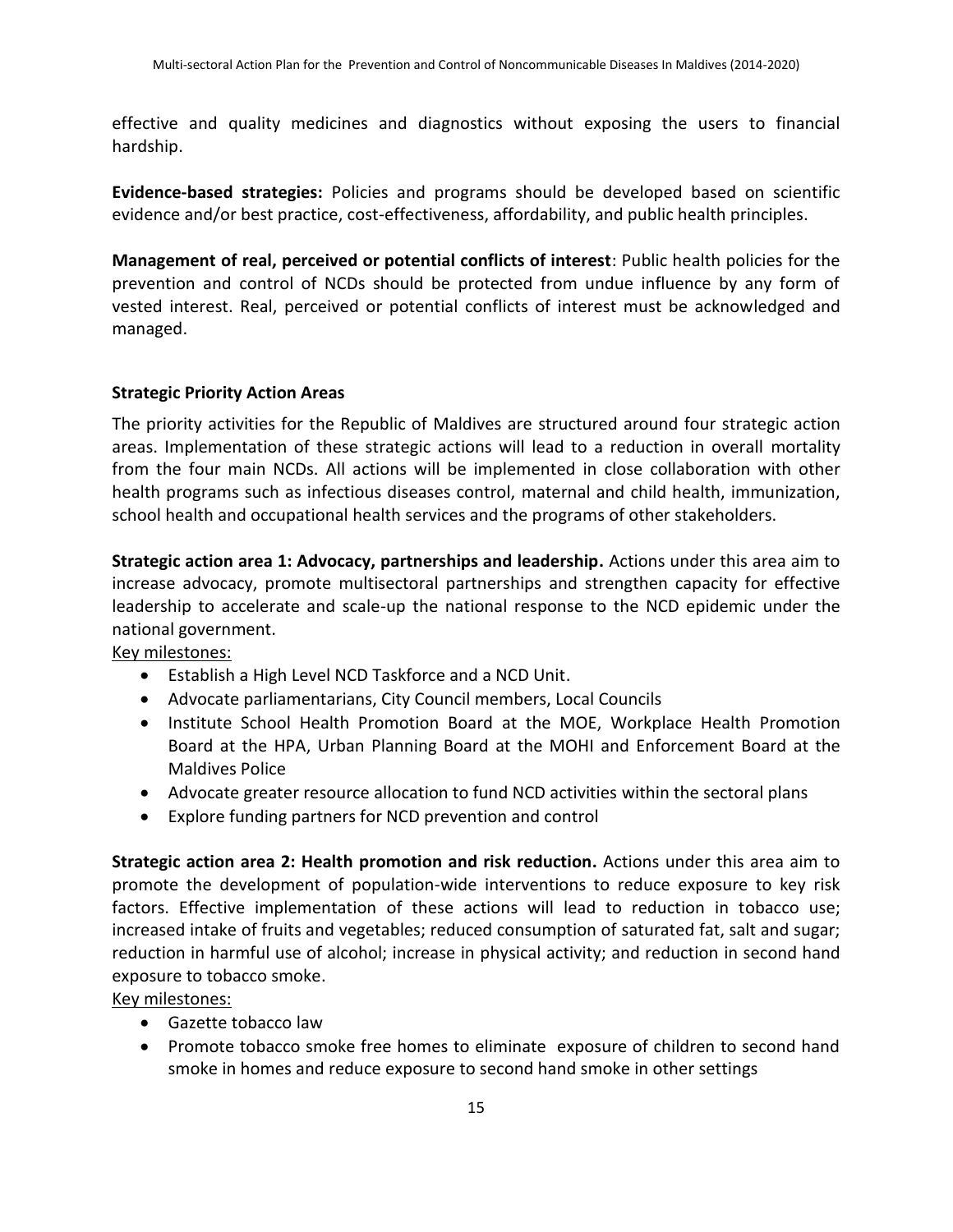- Implement BCC and mass media national campaigns on healthy lifestyle promotion using national recommendations of physical activity and diet
- Develop progressive policy measures to minimize consumption of saturated fatty acids and banning of hydrogenated vegetable oils
- Implement healthy lifestyle promotion for school children of all age groups in school settings
- Adapt a public health approach to address alcohol use among young people
- Adopt urban structural alignment to promote walkability and physical activity in Male'
- Create two open air mass physical activity grounds providing free physical activity sessions by a professional instructor
- Advocate for swimming as a physical activity and construct washrooms near beaches to promote swimming
- Pilot work place health promotion initiatives in six organizations: MOH, Civil ServiceCommision , Bank of Maldives, STO, Dhiraagu and Ooreedoo

<span id="page-16-0"></span>**Strategic action area 3: Health systems strengthening for early detection and management of NCDs and their risk factors.** Actions under this area aim to strengthen health systems, particularly the primary health care system. Full implementation of actions in this area will lead to improved access to health-care services, increased competence of primary health care workers to address NCDs, and empowerment of communities and individuals for self-care. Key milestones:

- Scale up PEN interventions in all health centers
- Establish one national Quitline and twenty five tobacco cessation clinics
- Expand cervical, oral and other cancer screening programs
- Introduce NCD clinics including provision of care for diabetes
- Train primary health care workers on NCD interventions and train specialized tertiary care teams
- Provide long term trainings for specialists
- Strengthen ex-country referral system by reviewing and renewing MoUs with the treatment centers abroad
- Sign MoU with Asanda and pharmacies for non-interrupted drug availability for basic NCD treatment

<span id="page-16-1"></span>**Strategic action area 4: Surveillance, monitoring and evaluation, and research.** This area includes key actions for strengthening surveillance, monitoring and research. The desired outcome is to improve availability and use of data for evidence-based policy and NCD programme development.

### Key milestones: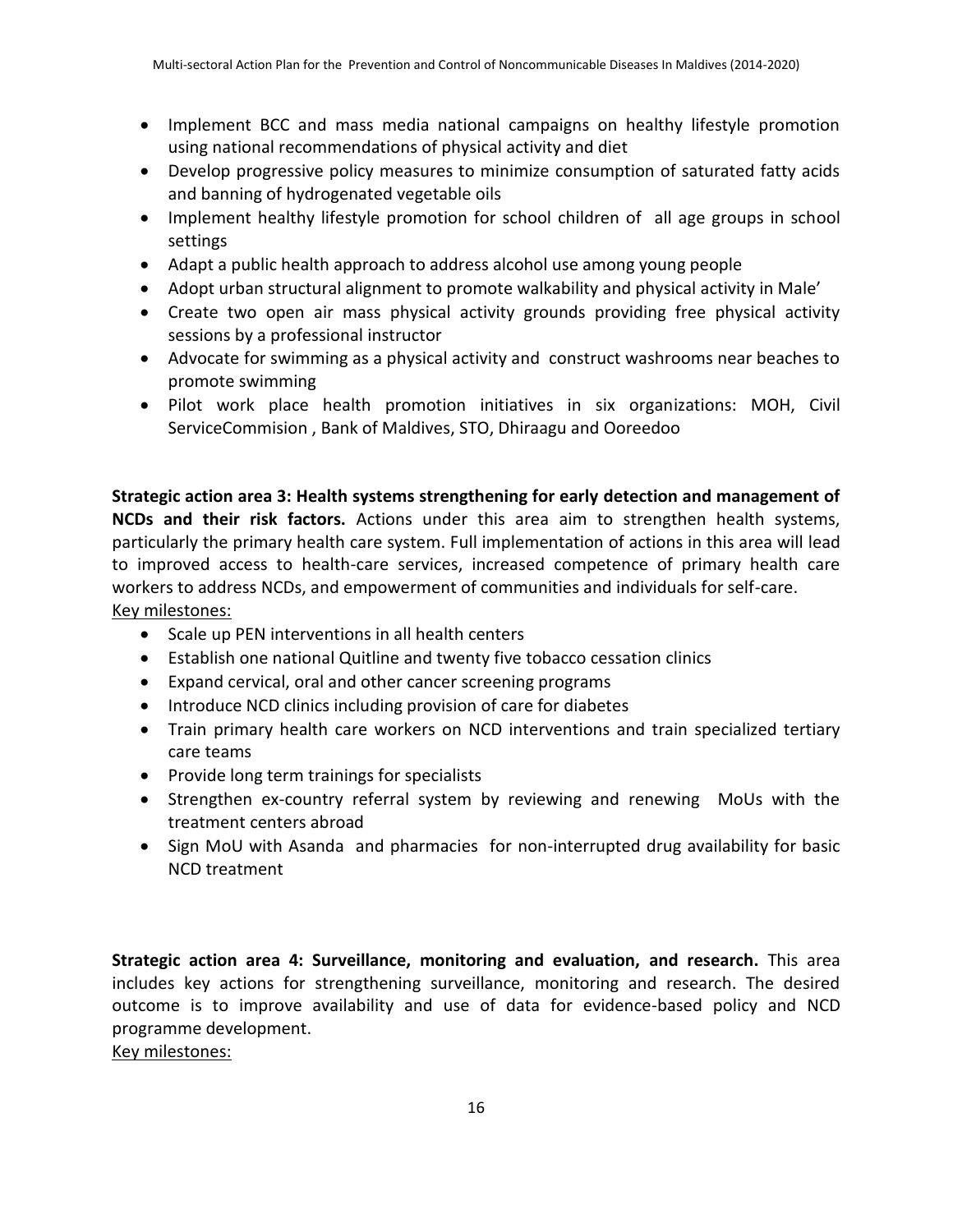- Sustain population based surveillance by continuing ongoing STEPS and GSHS
- Introduce compliance monitoring program for tobacco rules
- Recruit additional three staff to strengthen NCD surveillance at the Public Health Surveillance Unit
- Conduct Walkability survey in Male'
- Conduct a pilot study on salt consumption
- Conduct a total diet study
- Monitor MRL in food content
- Develop cancer registry in IGMH
- Conduct six monthly progress review meetings among stakeholders
- Conduct mid-term evaluation in 2017 and end line evaluation in 2020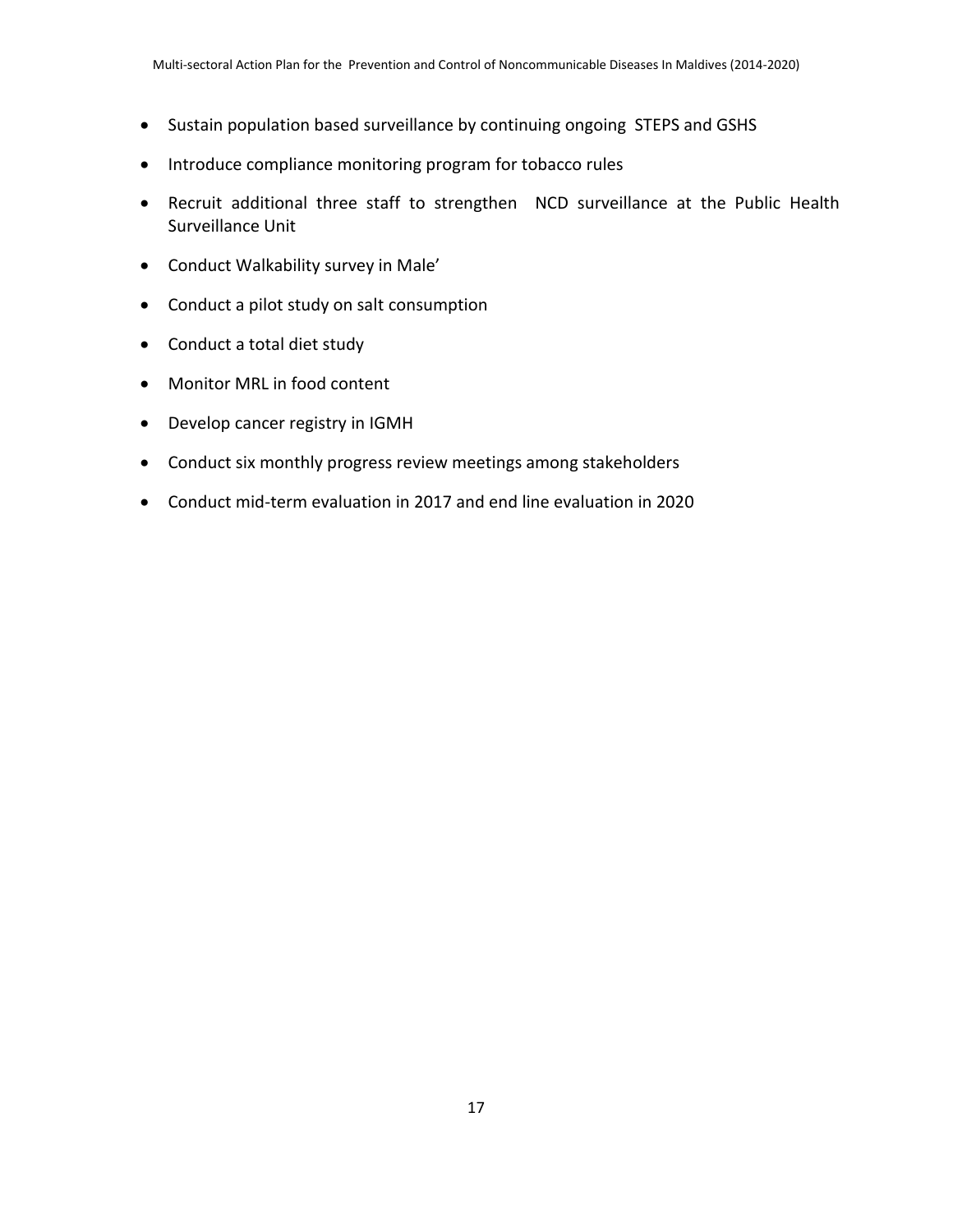## <span id="page-18-0"></span>**PART III- Management Framework**

The implementation of the Multisectoral Action Plan requires engagement of relevant stakeholders from the government, non-government bodies and private sectors. NCD prevention and control being a multidimensional and cross cutting in nature, effective mechanisms are required to coordinate for a successful implementation of the Action Plan.

#### <span id="page-18-1"></span>**Two-staged Implementation**

The seven year Multi-sectoral Action Plan will be considered as a two stage approach.

<span id="page-18-2"></span>**Stage I:** The first stage will be implemented from 2014 through 2017. Under this phase, the focus will be to initiate pilot interventions, prepare and launch the national BCC and media campaign, address policy gaps and legal provisions needed to address NCDs, train human resources, and to streamline procurement and supply chain of medicines and equipment. A mid-term evaluation of the action plan will be conducted at the end of 2017.

<span id="page-18-3"></span>**Stage II:** This stage will be implemented from 2018 through 2020 after making adjustments based on the recommendations of the midterm review. The focus of this phase is to accelerate the BCC and media campaign, expand prevention programs and scale up the pilot interventions, address the quality of service delivery.

#### <span id="page-18-4"></span>**Role Of Stakeholders**

Highlight of roles of stakeholders are presented in the following table. The action plan will remain flexible to include any partners not envisaged or included at the time development of the plan in future.

| Table 1: Roles of key ministries and other stakeholders |                                          |                                                                                                                                                      |  |
|---------------------------------------------------------|------------------------------------------|------------------------------------------------------------------------------------------------------------------------------------------------------|--|
| Sl. No.                                                 | Ministry/agency                          | Potential roles in NCD prevention and control                                                                                                        |  |
| 1.                                                      | Office of the President/Council of       | Provide national policy directives and funding for Multisectoral NCD Action Plan                                                                     |  |
|                                                         | <b>Ministers</b>                         |                                                                                                                                                      |  |
| 2.                                                      | Ministry of Education                    | Integration of healthy lifestyle programs on NCD prevention in schools through curricular                                                            |  |
|                                                         |                                          | or non-curricular approaches , advocate for ban of food with high transfat and physical                                                              |  |
|                                                         |                                          | activity, dissuade children from consuming tobacco and other harmful substances                                                                      |  |
| 3.                                                      | Ministry of Youth and Sports             | Promotion of national guidelines for physical activity and diet                                                                                      |  |
| 4.                                                      | <b>Maldives Police</b>                   | Enforcement of tobacco and other NCD related regulations                                                                                             |  |
| 5.                                                      | Ministry of Agriculture                  | Promote production of fresh vegetables at affordable prices                                                                                          |  |
| 6.                                                      | <b>Maldives Broadcasting Corporation</b> | Regulate ban on advertisement and sponsorships by alcohol, tobacco and unhealthy food                                                                |  |
| 7.                                                      | Ministry of Economic Development         | Pricing and taxation of tobacco, alcohol and unhealthy food products                                                                                 |  |
| 8.                                                      | <b>Maldives Customs</b>                  | Enforce and implement pricing and taxation of tobacco, alcohol and unhealthy food                                                                    |  |
|                                                         |                                          | products regulations                                                                                                                                 |  |
| 9.                                                      | Ministry of Housing & Infrastructure     | Enforcement and implementation of urban design and healthy urban planning                                                                            |  |
| 10.                                                     | City/ Atoll/Island Councils              | Advocate for good urban planning, implement physical structural policies and integrate                                                               |  |
|                                                         |                                          | NCD advocacy in their sectoral plans                                                                                                                 |  |
| 11.                                                     | Ministry of Health and Gender            | Mass media campaigns for prevention of NCDs, provision of clinical services for NCD                                                                  |  |
|                                                         |                                          | patients, regulate tobacco laws and food safety laws                                                                                                 |  |
| 12.                                                     | <b>Media Organization</b>                | Promote mass media for healthy lifestyle promotion and NCD advocacy                                                                                  |  |
| 13.                                                     | CBOs /NGOs                               | Advocacy and promotion of NCD services, health education and peer outreach                                                                           |  |
| 14.                                                     | <b>Private Sector</b>                    | Assert corporate social responsibility by promoting physical activity at work place, creating<br>smoke free workplaces and educating on healthy food |  |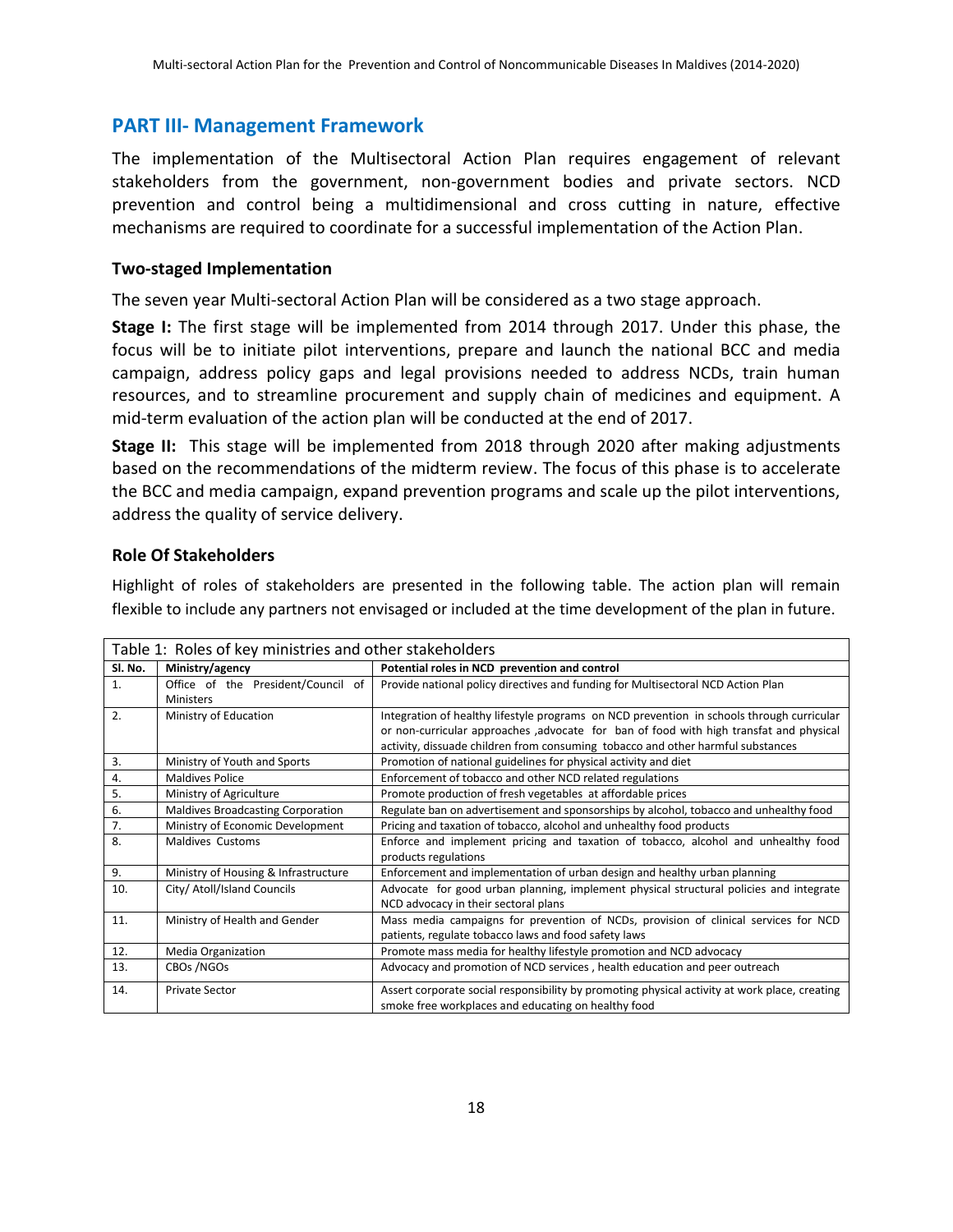## <span id="page-19-0"></span>**High Level NCD Taskforce:**

A High Level NCD Taskforce will be constituted under a special directive of the President to oversee the multisectoral activities for NCD action plan. In particular, the Taskforce will be responsible for:

- Guiding stakeholder implementation of multi-year work plans
- Informing the government on the national policy and legal issues related to NCD control including ways to allocate greater financial resource for NCD response
- Maintaining the momentum and national spirit for NCD response

The High Level Taskforce will be adequately represented by the parliament, government agencies, civil societies, NGOs and media organizations. The Taskforce will meet once in four months or a minimum of three times a year. Detailed terms of reference of the High Level NCD Taskforce and the NCD Unit/Secretariat will be approved by the President. The Taskforce and the Secretariat will come into function on the day of granting approval by the President.

## <span id="page-19-1"></span>**NCD Unit/MOH**

The MOH will be responsible for the national coordination for the NCD response. The the NCD Unit in the Health Protection Agency will be the secretariat to the High Level NCD Taskforce and the coordination point for the Multisectoral NCD Action Plan. The NCD Unit therefore will be strengthened with additional human resources to perform the secretarial, coordination and implementation functions of the national action plan as shown the following: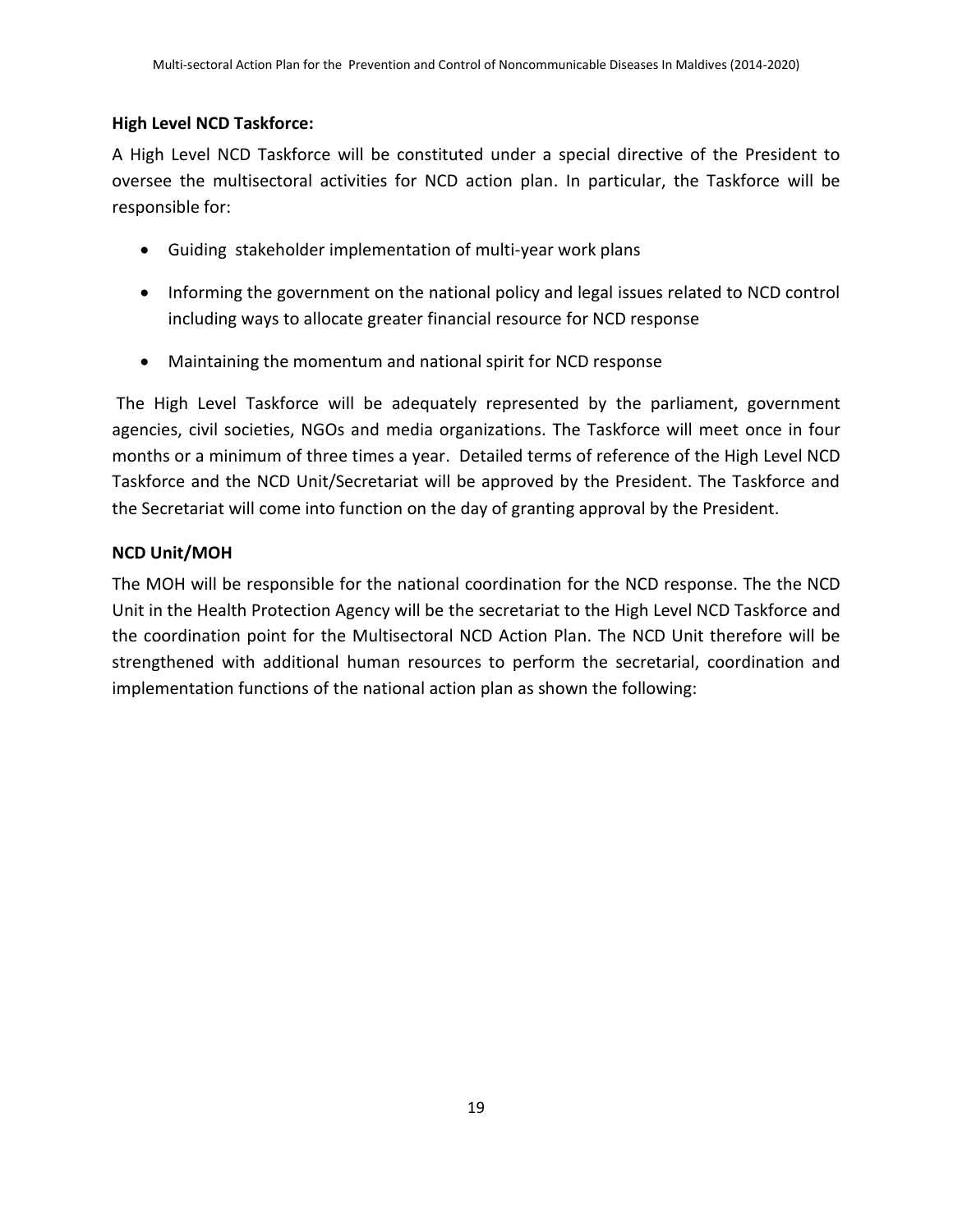| BOX 1: The key responsibilities of the NCD Unit |                                                                                                                                                                          |  |  |
|-------------------------------------------------|--------------------------------------------------------------------------------------------------------------------------------------------------------------------------|--|--|
|                                                 | As a Secretariat to the Multisectoral High Level NCD Taskforce:                                                                                                          |  |  |
|                                                 | Call regular meetings of the Multisectoral High Level NCD Taskforce                                                                                                      |  |  |
|                                                 | Prepare agenda, present issues and document the proceedings and circulate the minutes of the meetings to all<br>stakeholders                                             |  |  |
|                                                 | Invite submission of issues to the stakeholders to be included in the meeting                                                                                            |  |  |
|                                                 | Invite issue-based presenters from stakeholders when required                                                                                                            |  |  |
|                                                 | Complete the process of formation of subcommittees and provide assistance to the subcommittees                                                                           |  |  |
|                                                 | Prepare national reports related to NCD response and ensure timely submission and follow up with the Office of the<br>President and the Cabinet                          |  |  |
|                                                 | Prepare national reports related to NCD response and conduct proper dissemination of reports to the law makers, donors,<br>UN agencies and other stakeholders            |  |  |
|                                                 | As a coordination point:                                                                                                                                                 |  |  |
|                                                 | Conduct and coordinate regular progress reviews among the stakeholders                                                                                                   |  |  |
| $\overline{\phantom{a}}$                        | Conduct stakeholder's annual work planning workshop to develop NCD actions plans and ensure that plans are<br>implemented in line with the Multisectoral NCD Action Plan |  |  |
|                                                 | Ensure regular submission of the activity progress reports from stakeholders and compile the reports                                                                     |  |  |
|                                                 | Orient stakeholders on the requirement and format of activity report                                                                                                     |  |  |
|                                                 | Advice stakeholders on issues related to implementation                                                                                                                  |  |  |
| As an implementing agency:                      |                                                                                                                                                                          |  |  |
|                                                 | -Implement NCD unit work plans of the MOHG                                                                                                                               |  |  |

#### <span id="page-20-0"></span>**Sub Committees for High Level NCD Taskforce**

The NCD Unit as a secretariat will propose formation of subcommittees as and when deemed necessary. Constituting a permanent technical committee is not necessary as the issues in NCDs and lifestyle promotion is too diverse to rely on a fixed committee. Formation of subcommittees will be approved by the High Level NCD Taskforce. The function of a subcommittee is to deliver a particular task requiring broader consensus and inputs from a team. When an issue can be addressed by a single agency, Taskforce may call upon the designate agency present the issues through an official correspondence singed by the chair/vice chair of the Taskforce. Clear terms of reference with deliverables and time frame for the assignment will be stated in the letter.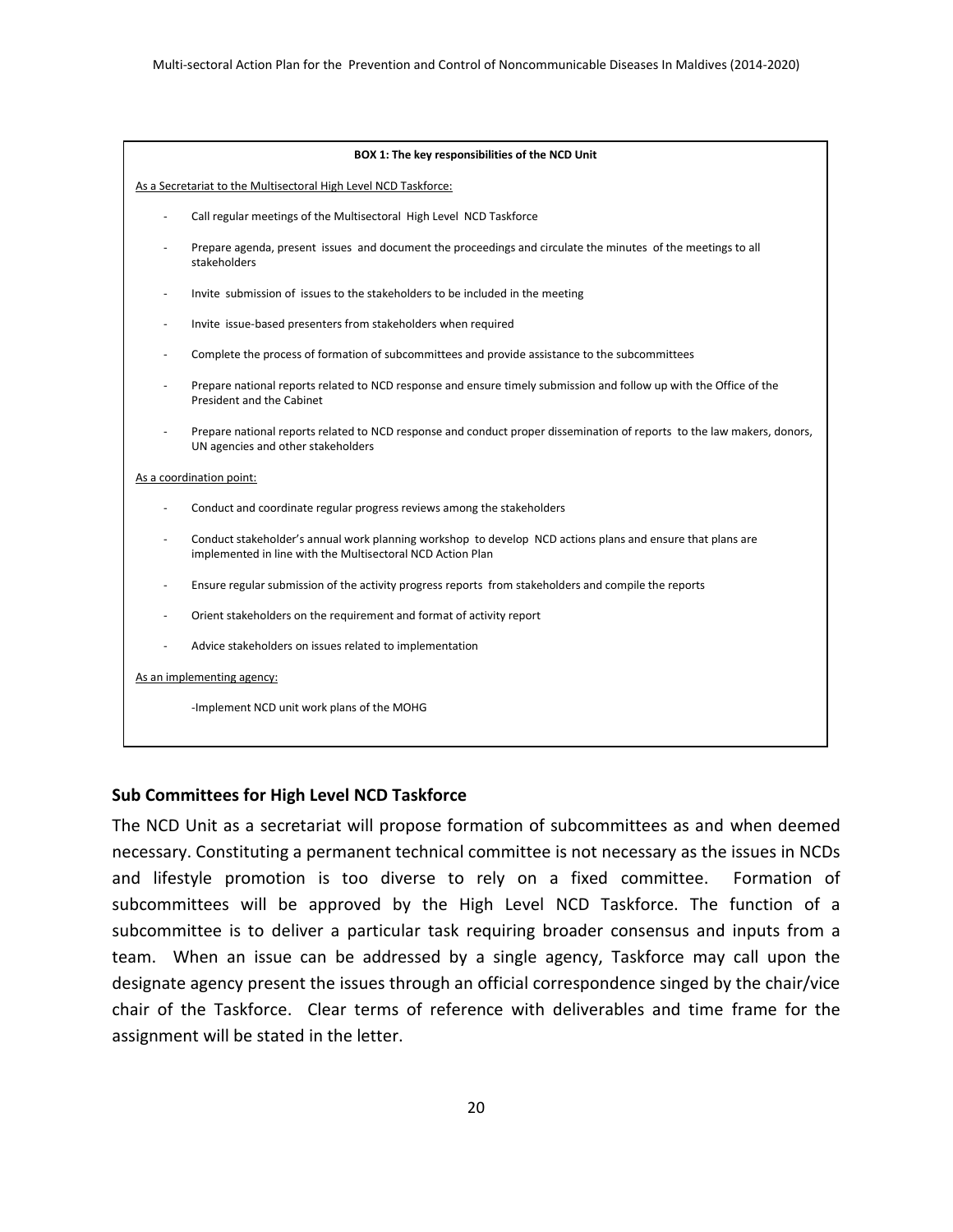Subcommittee will be dissolved by the Taskforce after satisfactorily completing the task. The dissolution will also be officially conveyed through a written correspondence from the chair/vice chair of the High Level Taskforce.

#### <span id="page-21-0"></span>**Formation of Agency Boards/Committees**

As agencies embrace the NCD Action Plan, at times stakeholders are likely to face unforeseen policy challenges, legal and implementation issues that need support and wisdom of the many. In such situations, stakeholders are recommended to resort to dialogue and problem solving mechanisms through formation of committees, holding consultation of field experts or engaging in cross-sectoral consultations as necessitated by the issue at hand.

Tobacco Control Board is already functional. In addition, the following key stakeholder boards are recommended as not having these boards may risk poor delivery on the action plan.

### <span id="page-21-1"></span>**School Health Promotion Board**

The health promotion board will be formed at the Ministry of Education. The main function of the board will be to guide the implementation of school based programs reflected in the Action Plan.

The board will be chaired by a high level executive of the MOE. Varying memberships are encouraged with the following mandatory stakeholder representation: adolescent and child health program of MOE, a representative of the MOH, representatives from school principals, a representative of a NGO. The board will meet a minimum of once in three months. The minutes and recommendations of the board will be shared with the NCD Unit/HPA routinely.

### <span id="page-21-2"></span>**Work Place Health Promotion Board**

The Workplace Health Promotion Board will be based at the NCD Unit of the MOHG. The main function of the board is to guide the implementation of the agencies involved in piloting workplace health promotion in Male' and to guide expansion of similar approaches in work places in the Maldives.

The board will be chaired by a member from the one of the pilot sites: Civil Service Institute, Bank of Maldives, STO, Dhiraagu and Ooreedoo. The other board members will be invited from the Diabetes Society, Society for Health Education, Civil Service Commission, a Fitness Center in Male'. HPA will be a permanent board member. The board will meet a minimum of once in three months and maintain proper documentation of the meetings.

### <span id="page-21-3"></span>**Urban Planning Board**

The Urban Planning Board will be based at the Ministry of Housing and Infrastructure. The Urban Planning Board amongst its other agenda is to advocate for integration of planning and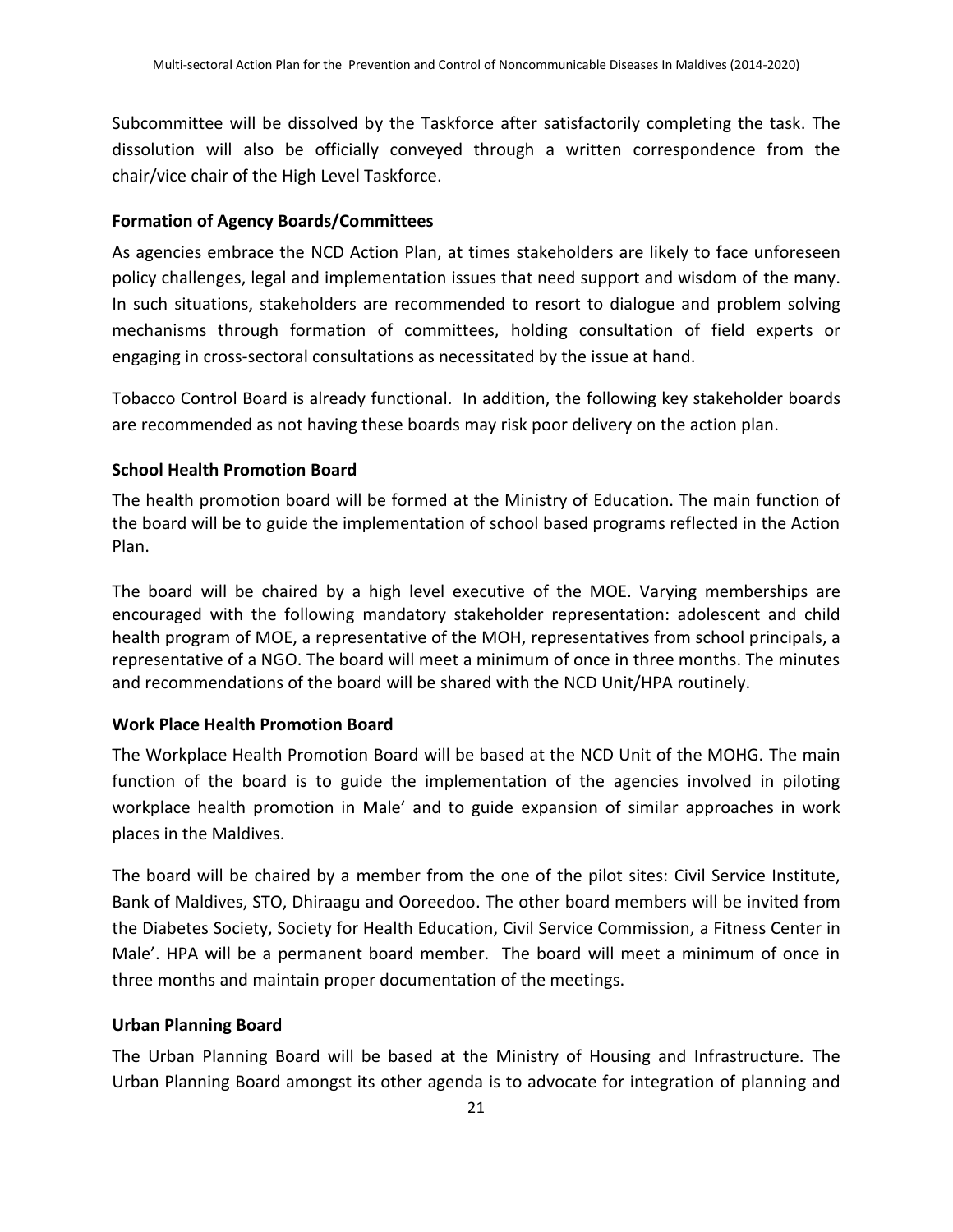design affecting the built environment and physical availability of urban spaces and consider health in urban planning approach. The board will be chaired by a senior executive or an elected member of the Ministry.

The board will consist of members from Male' city council, two health experts from the MOHG and Faculty of Health Sciences, and two NGO members in addition to other stakeholder representatives. The Board will meet a minimum of once in three months. The minutes and recommendations of the board will be documented.

### <span id="page-22-0"></span>**Enforcement Board**

The Enforcement Board will be led by the Police Department. The key function of the Enforcement Board is to promote cooperation among the enforcement agencies and improve enforcement of tobacco laws, food safety regulations, food marketing and packaging laws and any other related regulations affecting NCDs. The stakeholders will review the enforcement status, discuss issues regarding the enforcement and find solutions for better enforcement at a national level and not merely for Male' City

The board will be chaired by a High Command in Police. The mandatory board members include a representative each from HPA, MFDA, Maldives Customs, a NGO and a Media organization. Like other boards, enforcement board will also meet a minimum of once in three months and minutes of the meetings will be properly documented.

## <span id="page-22-1"></span>**Appraisal and channel of communication**

A proper line of coordination and communication is a necessity to facilitate smooth coordination and timely flow of information. Information flow pertains to tracking the performance of stakeholders through routine submission of progress report to the Secretariat (NCD Unit) and onward submission of information to the President. The flow chart below depicts the channel and frequency of flow of reports from the stakeholders.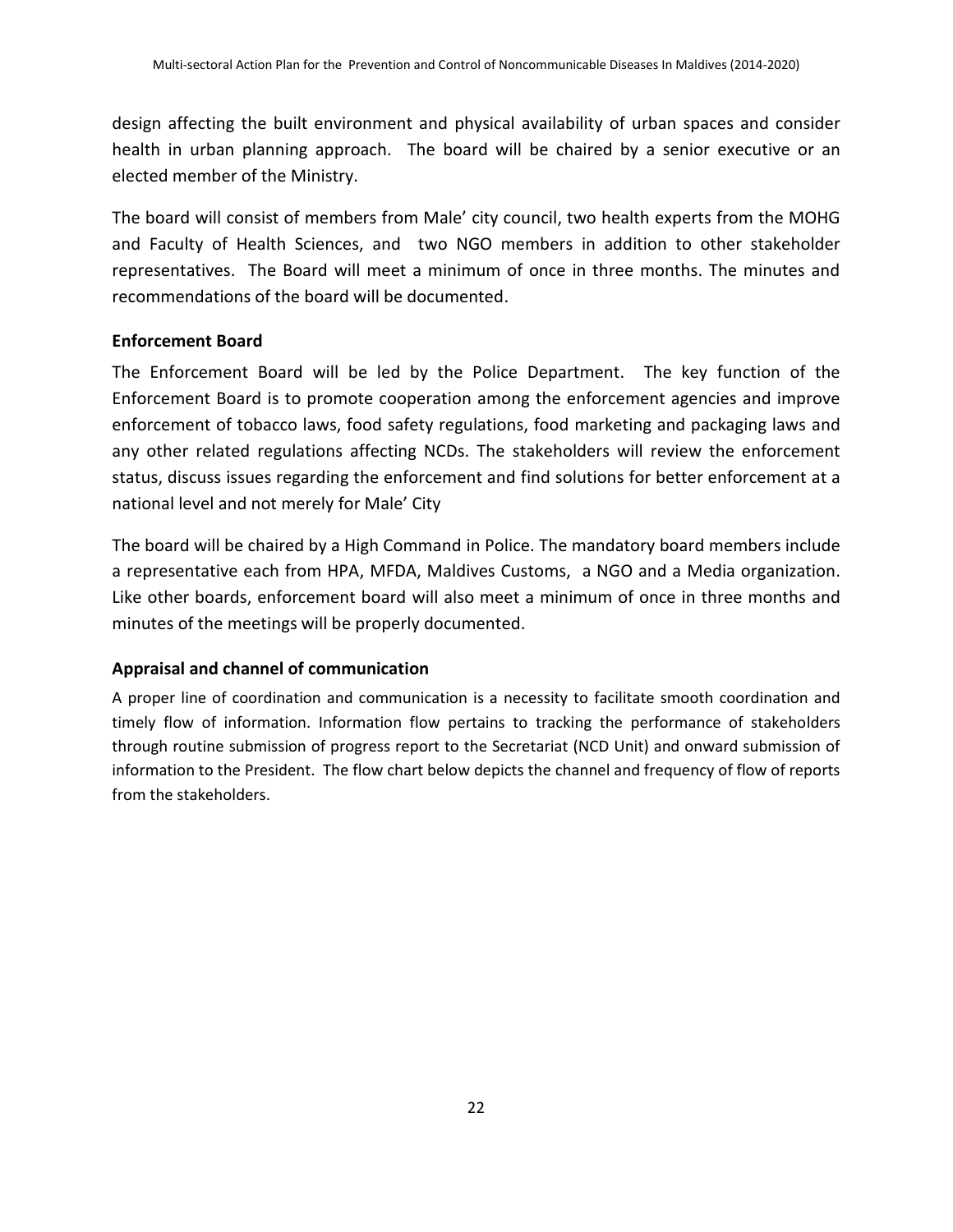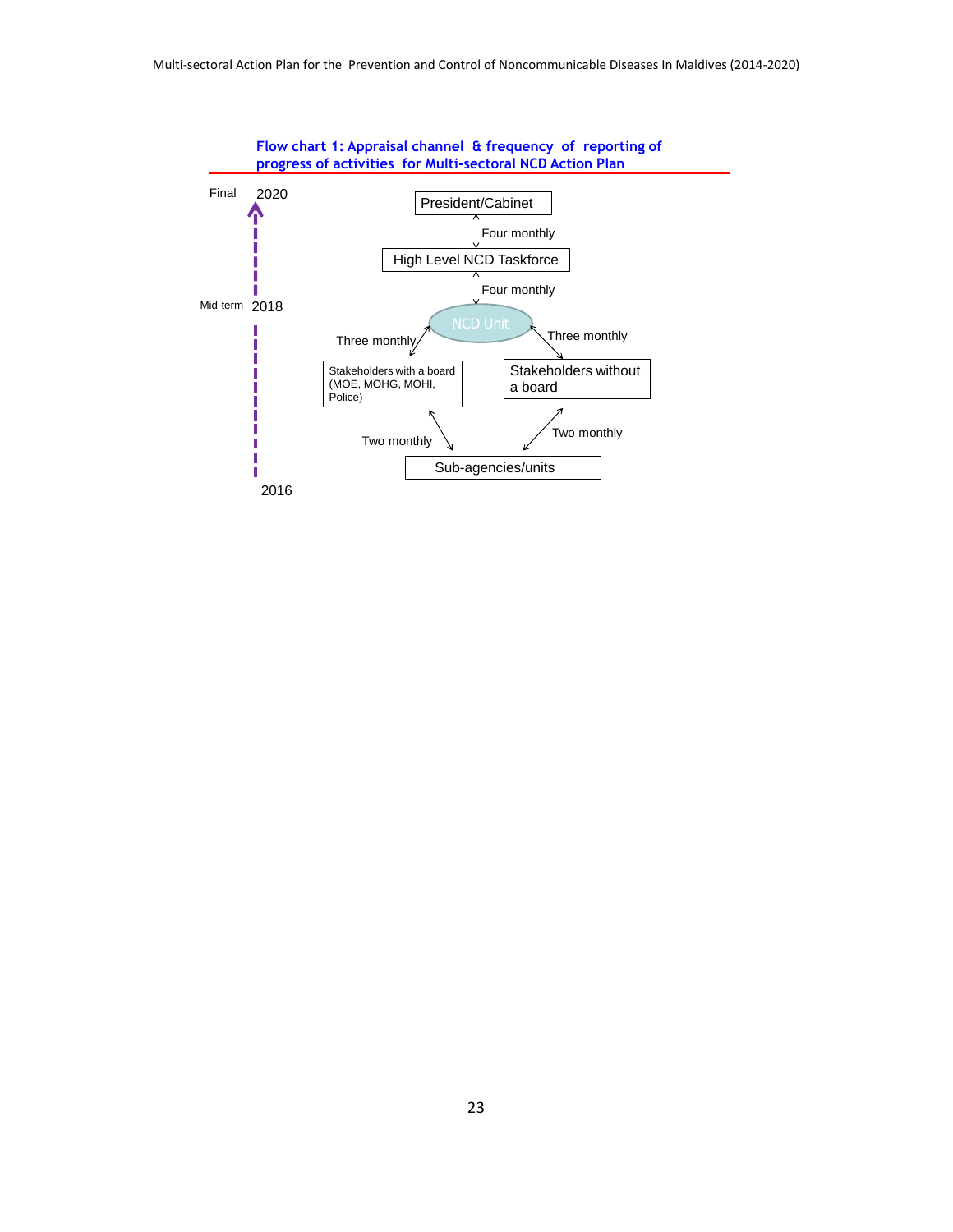# <span id="page-24-0"></span>**PART IV- Monitoring The Results**

#### <span id="page-24-1"></span>**Process monitoring of stakeholder work plan**

Stakeholders will be accountable for their work plans. The work plan will be integrated within their sectoral plans. The national M& E protocol for the Multisectoral National NCD Action Plan will be finalized through a stakeholder meeting and seek endorsement of the High Level Taskforce.

In order to track the implementation progress, three monthly activity progress reports will be collected by the NCD Unit/Secretariat at the end of March, June, September and December. A special activity reporting forms will be developed by a team of stakeholders. Stakeholders will be oriented on the coordination protocol and reporting format. During the subsequent years of implementation, any new coming members will also be oriented on the coordination protocol and reporting format.

The NCD Unit will review the progress and provide feedback within the 14 working days of the receipt of activity reports. The feedback will include the progress against the set indicators.

The progress for 2020 will be measured through few critical process indicators and short term and medium term outcome indicators. The key indicators are defined for each risk factor, diseases and other service delivery areas. Process and short term indicators are aimed towards midterm plan (2017) and the medium term and few long term indicators are expected to be achieved by 2020. The majority of the long term indicators should be achieved by 2025.

A summary of critical indicators to be used for tracking the progress of the Multisectoral NCD Action Plan along their means of verifications and key assumptions are described in the following tables:

| Table 3: Tobacco control indictors and means of verification (Mov)                                                                                 |                                                                                                                                                                      |                                                                                                                                                                                                            |                                                                                                                                     |
|----------------------------------------------------------------------------------------------------------------------------------------------------|----------------------------------------------------------------------------------------------------------------------------------------------------------------------|------------------------------------------------------------------------------------------------------------------------------------------------------------------------------------------------------------|-------------------------------------------------------------------------------------------------------------------------------------|
| <b>Process</b>                                                                                                                                     | <b>Short term</b>                                                                                                                                                    | <b>Medium</b>                                                                                                                                                                                              | Long term                                                                                                                           |
| Revision of tobacco law to align<br>with the provisions of the FCTC<br>(Mov: Gazetted document of the<br>government)                               | Pictorial warning and packaging<br>of tobacco products<br>(Mov: Annual market survey of<br>tobacco products by HPA)                                                  | People aware<br>about health<br>effects through pictorial warning<br>on tobacco packages<br>(Mov: market survey of tobacco<br>products by HPA)                                                             | Prevalence<br>of<br>tobacco<br>use.<br>among adolescent reduced<br>Age standardized prevalence of<br>tobacco use among persons aged |
| Targeted programs to reduce<br>second hand smoke with priority<br>focus home exposures<br>(Mov: Annual reports of the High<br>Level NSD taskforce) | Health<br>NGOs, Pest<br>workers,<br>actively engaging in<br>workers<br>advocating for tobacco indoor<br>smoke free households<br>(Mov: Annual reports at the<br>HPA) | Increase in tobacco smoke free<br>households<br>(Mov: Annual report on smoke<br>household<br>free<br>program<br>compiled by HPA)<br>Decrease indoor exposure to<br>second smoke at homes among<br>children | $18 + \mathrm{years}$                                                                                                               |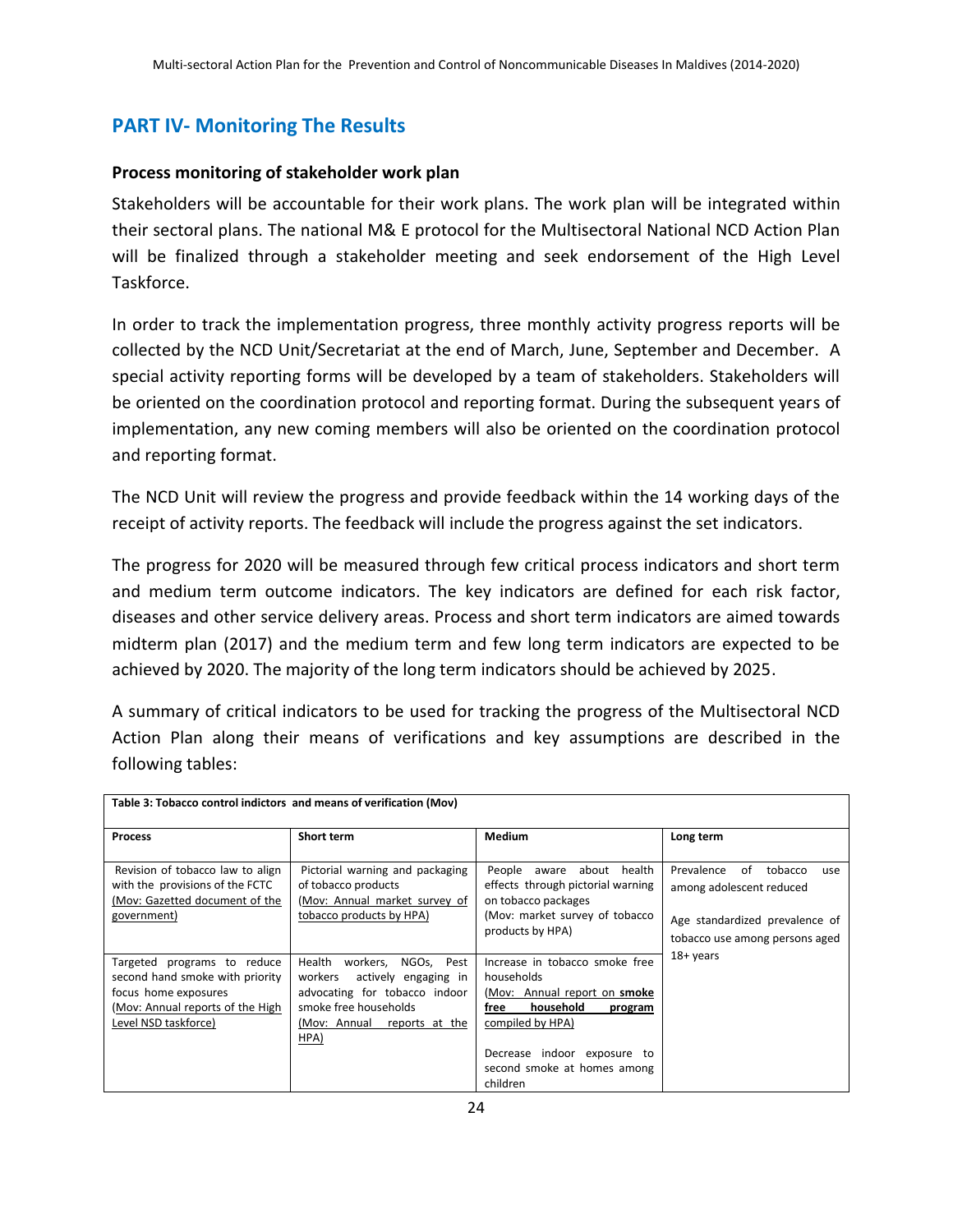|                                                                                                                                                                                                    |                                                                                                                                                                                  | (Mov: Five yearly GSHS)                                                                                                                                                         |  |
|----------------------------------------------------------------------------------------------------------------------------------------------------------------------------------------------------|----------------------------------------------------------------------------------------------------------------------------------------------------------------------------------|---------------------------------------------------------------------------------------------------------------------------------------------------------------------------------|--|
| of tobacco taxation<br>Revision<br>policies<br>(Mov: Print of tobacco<br>taxation policy document)                                                                                                 | Incremental<br>tobacco<br>tax<br>collection adjusted to inflation<br>(Mov: Annual revenue report of<br>Customs)                                                                  | Tobacco consumers<br>reporting<br>reducing/quitting tobacco use<br>due to high cost<br>(Mov: Survey<br>questionnaire<br>adapted for STEPS<br>and GSHS<br>collected five yearly) |  |
| Intense enforcement program<br>on tobacco rules in smoke free<br>zones, designated places and<br>underage sales (Mov: Written<br>work plans of police and HPA for<br>joint enforcement activities) | response enforcement<br>Rapid<br>visiting the sites (Mov:<br>teams<br>Annual jointly published reports<br>on violation and penalty<br>by<br>police and HPA)                      | Decrease in smokers in smoke<br>free designated sites<br>(Mov: Annual compliance check<br>reports of the tobacco control<br>unit/HPA)                                           |  |
| Compliance<br>check<br>program<br>purchase<br>through<br>decov<br>attempts for tobacco laws as an<br>quality improvement tool<br>(Mov: Decoy shopping evaluation<br>protocol)                      | "No smoking " and " no tobacco<br>sale below 18 years" prominently<br>displayed in designated smoke<br>free zones<br>(Mov: Annual published report of<br>decoy purchase attempt) | Increase in observation of smoke<br>free restaurants, bars, hotels and<br>legally designated public places<br>(Mov: Annual published report of<br>decoy program)                |  |
|                                                                                                                                                                                                    | Assumptions: Tobacco law is gazette and funds are available for implementation of activities                                                                                     |                                                                                                                                                                                 |  |

| Table 3: Indicators for physical activity promotion and means of verification (Mov)                                                                                             |                                                                                                                                                                                                       |                                                                                                                                                                                           |                                                                                                                                                                                                  |
|---------------------------------------------------------------------------------------------------------------------------------------------------------------------------------|-------------------------------------------------------------------------------------------------------------------------------------------------------------------------------------------------------|-------------------------------------------------------------------------------------------------------------------------------------------------------------------------------------------|--------------------------------------------------------------------------------------------------------------------------------------------------------------------------------------------------|
| <b>Process</b>                                                                                                                                                                  | <b>Short</b>                                                                                                                                                                                          | <b>Medium</b>                                                                                                                                                                             | Long term                                                                                                                                                                                        |
| Develop national physical activity<br>guidelines for all age groups in<br>various settings<br>(Mov: Print<br>documents<br>of<br>physical<br>national<br>activity<br>guidelines) | Information dissemination of on<br>social media and other media<br>programs (Mov: BCC and mass<br>media campaign strategy annual<br>report)                                                           | More people of all age group<br>aware on the recommendations<br>of physical activity (Mov: Mid-<br>term evaluation report of BCC<br>and mass media campaign and<br>STEPs and GSHS)        | insufficient<br>Prevalence<br>of<br>physical activity<br>adolescents<br>defines as less than 60 minutes<br>of moderate to vigorous intensity<br>activity daily<br>Age standardized prevalence of |
| Healthy lifestyle promotion in<br>schools (Mov: Annual work plans<br>targeting<br>healthy<br>lifestyle<br>promotion)                                                            | Physical activity<br>programs<br>integrated as school wide policy<br>to achieve<br>national physical<br>recommendations<br>activity<br>at -<br>school setting (Mov: Annual<br>progress report of MOE) | School children are aware and<br>engage in physical activity<br>promoting sessions at school<br>(Mov: GSHS)                                                                               | insufficient physical<br>activity<br>persons aged 18+years (defined<br>as less than 150 minute of<br>moderate-intensity<br>activity<br>perweek, or equivalent)                                   |
| lifestyle<br>Pilot<br>healthy<br>at<br>workplace (Mov: Signed MoUs<br>of participating stakeholder and<br>HPA)                                                                  | Number<br>of<br>organization<br>integrating work place healthy<br>lifestyle<br>promotion in<br>kev<br>corporate<br>and<br>government<br>settings (Mov: Activity reports<br>of the pilot workplaces)   | workers<br>involved<br>More<br>in<br>physical activity at work place<br>(Mov: Evaluation report on<br>pilotting work place healthy<br>lifestyle promotion<br>five<br>in<br>organizations) |                                                                                                                                                                                                  |
| urban<br>structural<br>Improvise<br>designs in Male' city and other<br>major urban settings (Mov:<br>Annual work plans of urban<br>planning board and Male' city                | Functional Urban Planning Board<br>with City Council and HPA<br>representative<br><b>NGOs</b><br>and<br>established at MOHI                                                                           | Streets conducive for pedestrians<br>(Mov: Walkability survey once in<br>five years)                                                                                                      |                                                                                                                                                                                                  |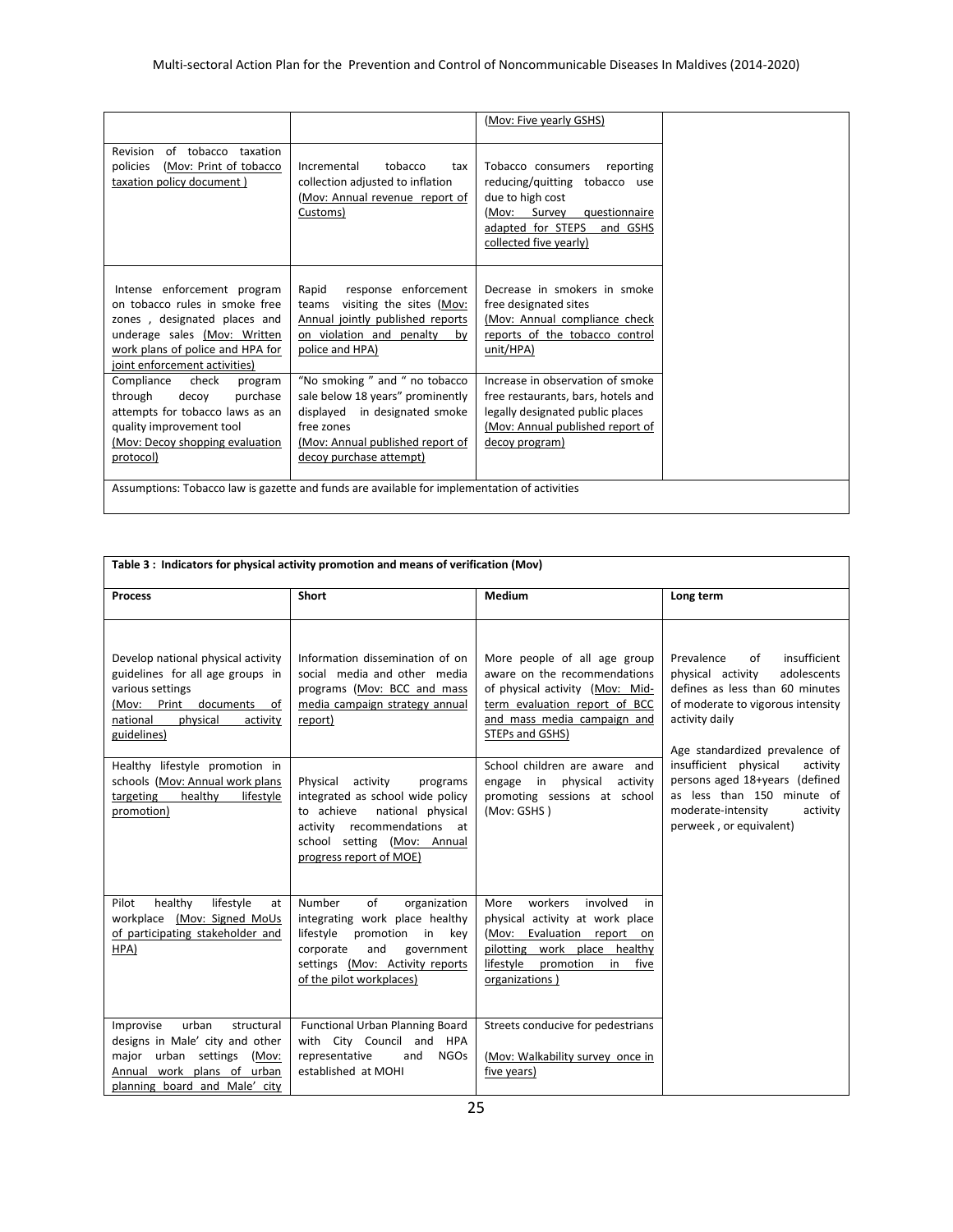| council)         | Develop<br>structural<br>urban                                                                                                                   | People participating in regular                                                                                                              |  |
|------------------|--------------------------------------------------------------------------------------------------------------------------------------------------|----------------------------------------------------------------------------------------------------------------------------------------------|--|
|                  | changes improvising long term                                                                                                                    | physical activity at the public                                                                                                              |  |
|                  | design plans                                                                                                                                     | ground increased                                                                                                                             |  |
|                  | Pedestrian designated streets                                                                                                                    | (Mov: Annual assessment report)                                                                                                              |  |
|                  | (Mov: Activity report of Urban                                                                                                                   | on use of public ground of HPA)                                                                                                              |  |
|                  | Planning Board and Male' city                                                                                                                    |                                                                                                                                              |  |
|                  | council)                                                                                                                                         |                                                                                                                                              |  |
|                  | public physical<br>activity<br>Two<br>promoting grounds established<br>Mov: Physical<br>Male'<br>in<br>$\sim$ ( $\sim$<br>verification of sites) |                                                                                                                                              |  |
| health promotion |                                                                                                                                                  | Assumptions: Greater leadership by school systems, City Council and Ministry of Urban Development and Infrastructure and funds available for |  |

| Table 4 : Indicators for promotion of healthy diet and means of verification (Mov)                                                                                                                                                                                                   |                                                                                                                                                                                                                                                                                                                                                                     |                                                                                                                                                                                                                                                                                                                                                                                    |                                                                                                                                                                                                                    |
|--------------------------------------------------------------------------------------------------------------------------------------------------------------------------------------------------------------------------------------------------------------------------------------|---------------------------------------------------------------------------------------------------------------------------------------------------------------------------------------------------------------------------------------------------------------------------------------------------------------------------------------------------------------------|------------------------------------------------------------------------------------------------------------------------------------------------------------------------------------------------------------------------------------------------------------------------------------------------------------------------------------------------------------------------------------|--------------------------------------------------------------------------------------------------------------------------------------------------------------------------------------------------------------------|
| <b>Process</b>                                                                                                                                                                                                                                                                       | Short term                                                                                                                                                                                                                                                                                                                                                          | <b>Medium term</b>                                                                                                                                                                                                                                                                                                                                                                 | Long term                                                                                                                                                                                                          |
| Adoption of national dietary<br>recommendation for all age<br>different<br>groups<br>and<br>for<br>conditions<br>and information<br>integrated into national BCC &<br>mass media campaign<br>(Mov:<br>Published mass media and BCC<br>strategy)<br>Adoption of policies to reduce of | Increase airtime for healthy<br>lifestyle events on mass media<br>channels such as<br>in social<br>media,( facebook, tweeter), TV,<br>radio and print media (Mov: Air<br>time contract award document<br>and activity reports of the media<br>organizations)<br>public<br>educational<br>Increase                                                                   | Increase awareness of dietary<br>recommendations in population<br>(Mov: STEPS and GSHS and<br>midterm and end line evaluation<br>reports)<br>Decrease market availability of                                                                                                                                                                                                       | Age<br>standardized<br>mean<br>population intake of salt (sodium<br>chloride) per day in grams in<br>persons aged 18+ year<br>Population<br>achieving<br>recommended level of servings<br>of fruits and vegetables |
| food products high in saturated<br>acids<br>and<br>eliminate<br>fatty<br>hydrogenated vegetables oils in<br>food<br>supply(Mov:<br>Published<br>policy documents)                                                                                                                    | programs on risk of transfat and<br>hydrogenated vegetables oils in<br>integrated BCC campaign (Mov:<br>Activity reports, Contract award<br>documents for mass media of<br>HPA)<br>Increase monitoring of<br>food<br>contents of salt and saturated<br>fatty acids and transfat levels(<br>(Mov:Annual published market<br>inspection<br>reports<br>οf<br>MFDA/HPA) | food products with high content<br>of transfat and hydrogenated<br>oils<br>(Mov: Annual published<br>market inspection reports of<br>HPA/MFDA)                                                                                                                                                                                                                                     | Reduction in consumption of<br>food containing transfat and<br>hydrogenated vegetable oil                                                                                                                          |
| Introduce policies to reduce food<br>marketing to children for non-<br>alcoholic beverages and food<br>high in saturated fatty acids,<br>transfat, high sugar or salt (Mov:<br>Published policy documents of<br>HPA)                                                                 | Decrease in advertisement of<br>non-alcoholic beverages<br>and<br>food high in saturated fatty<br>acids, transfat, high sugar or salt<br>decreased (Mov: Annual media<br>assessment<br>reports<br>bν<br>HPA/NGOs)                                                                                                                                                   | accessibility and<br>Decreased<br>of non-alcoholic<br>availability<br>beverages and food high in<br>saturated fatty acids, transfat,<br>high sugar or salt in the market<br>(Mov: Annual market assessment<br>reports by HPA/NGOs)<br>Assumptions: Legal measures in place for banning food with high contents of hydrogenated vegetable oils and transfat and funds are available |                                                                                                                                                                                                                    |

to advocate healthy diet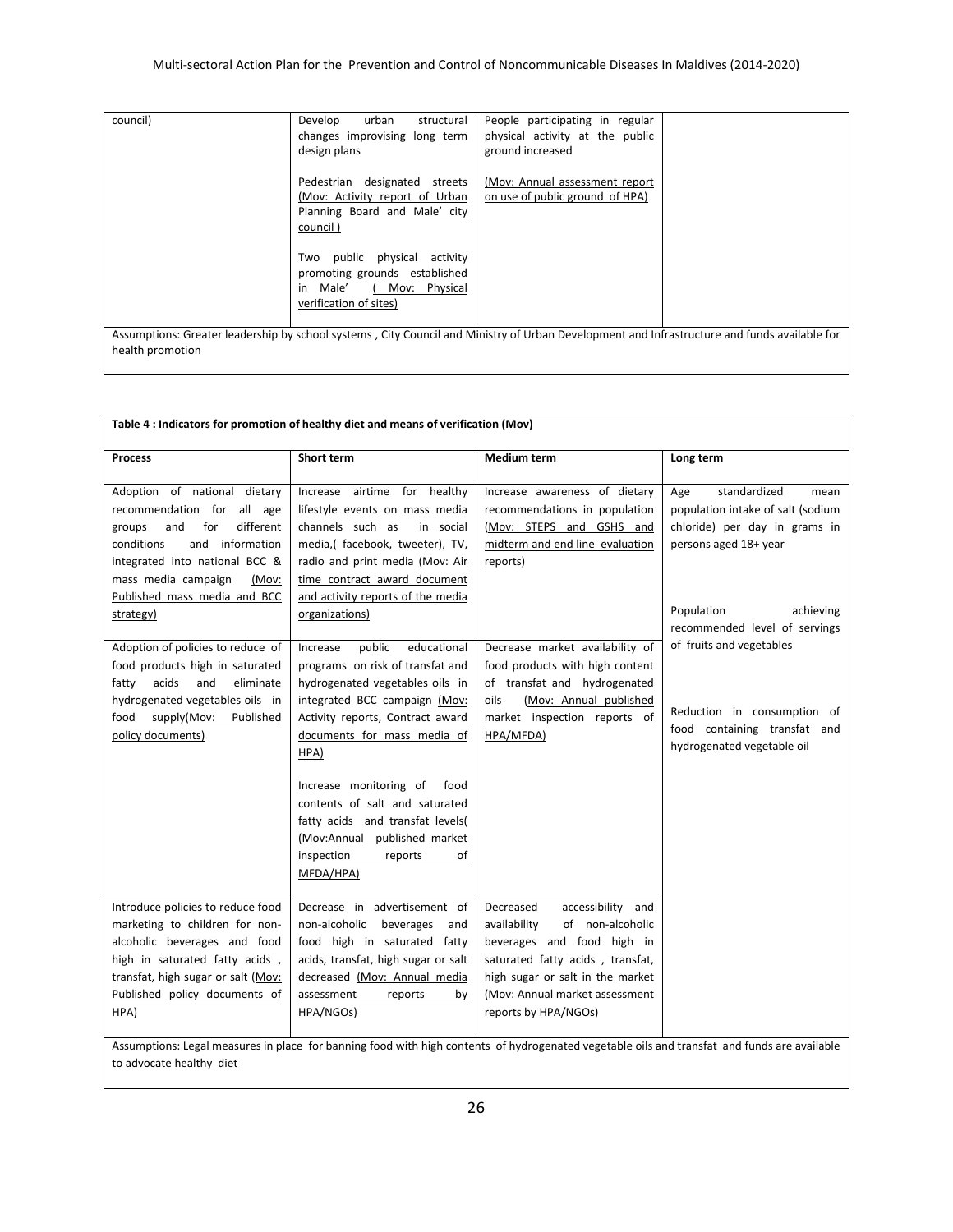| <b>Process</b>                                                                                                               | Short term                                                                                                                                                                                                                                                                               | <b>Medium term</b>                                                         | Long term                                             |
|------------------------------------------------------------------------------------------------------------------------------|------------------------------------------------------------------------------------------------------------------------------------------------------------------------------------------------------------------------------------------------------------------------------------------|----------------------------------------------------------------------------|-------------------------------------------------------|
| Adopt of relevant components<br>on Global Strategy on Reducing<br>Harmful Use of Alcohol (Mov:<br>Published policy document) | Increase educational programs<br>on alcohol abstinence among<br>young people (Mov: Annual<br>activity reports of stakeholders<br>compiled by NCD Unit)<br>Alcohol involved road crashes<br>alcohol-involved<br>crime<br>and<br>(Mov: Published joint annual<br>report of HPA and police) | Population<br>aware on alcohol<br>abstinence policy (Mov: STEPS<br>survey) | alcohol abstinence<br>Increased<br>among young people |

| Table 6 : Indicators for NCD and metabolic risk factors and means of verification (Mov)                                                       |                                                                                                                                                                                                                                                          |                                                                                                                                                                                                                                                                                                                                   |                                                                                                                     |  |  |  |
|-----------------------------------------------------------------------------------------------------------------------------------------------|----------------------------------------------------------------------------------------------------------------------------------------------------------------------------------------------------------------------------------------------------------|-----------------------------------------------------------------------------------------------------------------------------------------------------------------------------------------------------------------------------------------------------------------------------------------------------------------------------------|---------------------------------------------------------------------------------------------------------------------|--|--|--|
| Process                                                                                                                                       | Short term                                                                                                                                                                                                                                               | Medium term                                                                                                                                                                                                                                                                                                                       | Long term                                                                                                           |  |  |  |
| PEN intervention integrated in all<br>health centers (Mov: MOHG<br>training activity reports)                                                 | Health workers skilled on PEN<br>intervention (Mov: Three yearly<br>clinical audit report)<br>Policies for palliative care for<br>cancer patients through opiod<br>analgesics ( Mov: Three yearly<br>clinical audit report)                              | <b>NCD</b><br>patients treated and<br>counselled using NCD protocol<br>(Mov: Three yearly clinical audit<br>reports)<br>Better quality of life for cancer<br>patients<br>receiving<br>opiod<br>analgesics ( Mov: Three yearly<br>clinical audit report)                                                                           | Universal health coverage and<br>equitable access to prevention,<br>early detection and treatment of<br><b>NCDs</b> |  |  |  |
| Introduce supportive services for<br>counseling and self-support of<br>NCDs or risk factors<br>(Mov:<br>Activity report of MOHG/NGOs)         | Patient-peers involve in tobacco<br>cessation services and diabetes<br>peer counseling<br>(Mov: Clinic<br>activity report<br>of<br>health<br>center/NGOs)                                                                                                | Increased<br>abstinence<br>among<br>former<br>tobacco users<br>and<br>improved quality of life of<br>diabetic patients (Mov: Clinic<br>activity and performance report<br>by health centers/NGOs)                                                                                                                                 |                                                                                                                     |  |  |  |
| NCD prevention through cervical<br>and oral cancer screening and<br>vaccination for hepatitis (Mov:<br>Annual work plan documents of<br>MOHG) | More health workers trained and<br>health<br>facilities<br>providing<br>cervical<br>and<br>oral<br>cancer<br>screening (Mov: MOHG activity<br>reports)<br>Hepatitis B for children and high<br>risk adults receive vaccination<br>(Mov: Reports of MOHG) | uptake of<br>eligible<br>Increase<br>for routine<br>cervical<br>women<br>screening program (Mov: Annual<br>ANC screening records of MOHG<br>for women aged 30-49 screened<br>for cervical cancer)<br>Number of people screened for<br>oral cancers at health centers<br>(Mov: Annual activity reports on<br>oral cancer screening |                                                                                                                     |  |  |  |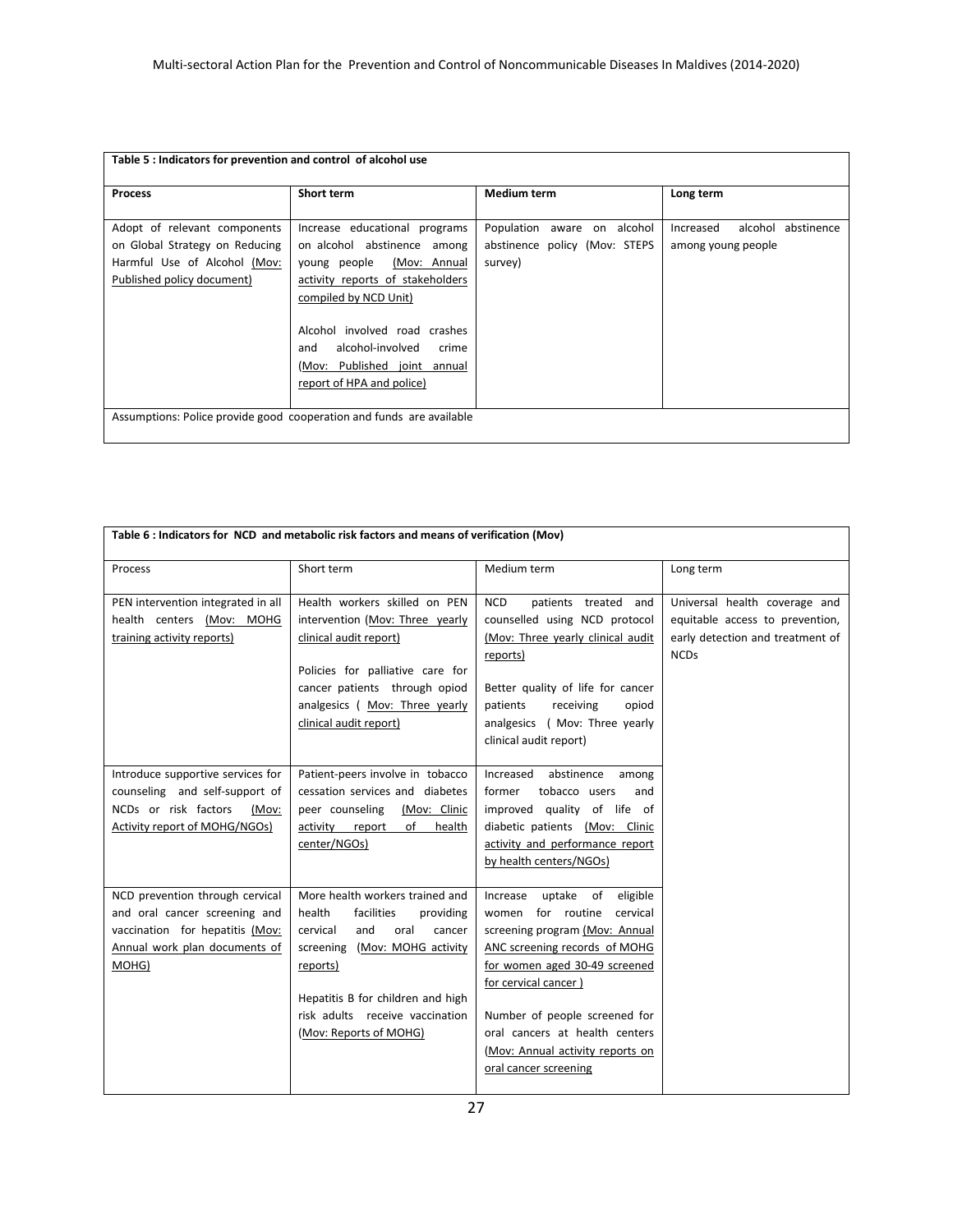|                                                                                                             |                                     | Increase coverage of hepatitis       |  |  |  |
|-------------------------------------------------------------------------------------------------------------|-------------------------------------|--------------------------------------|--|--|--|
|                                                                                                             |                                     | vaccination for children and high    |  |  |  |
|                                                                                                             |                                     | risk adults and<br>(Mov: EPI         |  |  |  |
|                                                                                                             |                                     | coverage for third<br>dose of        |  |  |  |
|                                                                                                             |                                     | vaccination<br>for<br>coverage       |  |  |  |
|                                                                                                             |                                     | children/MOHG)                       |  |  |  |
|                                                                                                             |                                     |                                      |  |  |  |
| Streamline drug supply between                                                                              | refill<br>Timelv<br>of<br>stocks at | Non-interrupted refill of NCD        |  |  |  |
| Asanda, pharmacies and MOHG                                                                                 | (Mov: Annual stock<br>pharmacies    | drugs and supplies by patients       |  |  |  |
| Mov: MoU between three                                                                                      | monitoring<br>at<br>assessment      | Three<br>(Mov:<br>clinical<br>vearly |  |  |  |
| agencies)                                                                                                   | pharmacy outlets and patient        | audits)                              |  |  |  |
|                                                                                                             | interviews/MOHG)                    |                                      |  |  |  |
|                                                                                                             |                                     |                                      |  |  |  |
| Assumptions: Funds are available for capacity development of the health workers and procurement of supplies |                                     |                                      |  |  |  |
|                                                                                                             |                                     |                                      |  |  |  |

### <span id="page-28-0"></span>**Critical Factors Of The Action Plan**

Several factors are critical to the success of the Action Plan as listed below. Faltering of one or more of these factors will severely risk the success of the Action Plan. These factors must be therefore closely managed at every stage of implementation.

- Political stability and commitment of the government to NCD remain unchanged
- Proposed legislation and regulations to support policies are endorsed
- The NCD unit in MOHG is supported with required strength of capable staff
- Other stakeholders including the enforcement agencies effectively participate in implementing the NCD action plan
- Proposed boards/ committees are diligently able to meet and function
- Annual work planning and review exercises are conducted routinely
- Adequate financial resources are committed
- WHO and other donors provide continued partnership, support and guidance at the country level